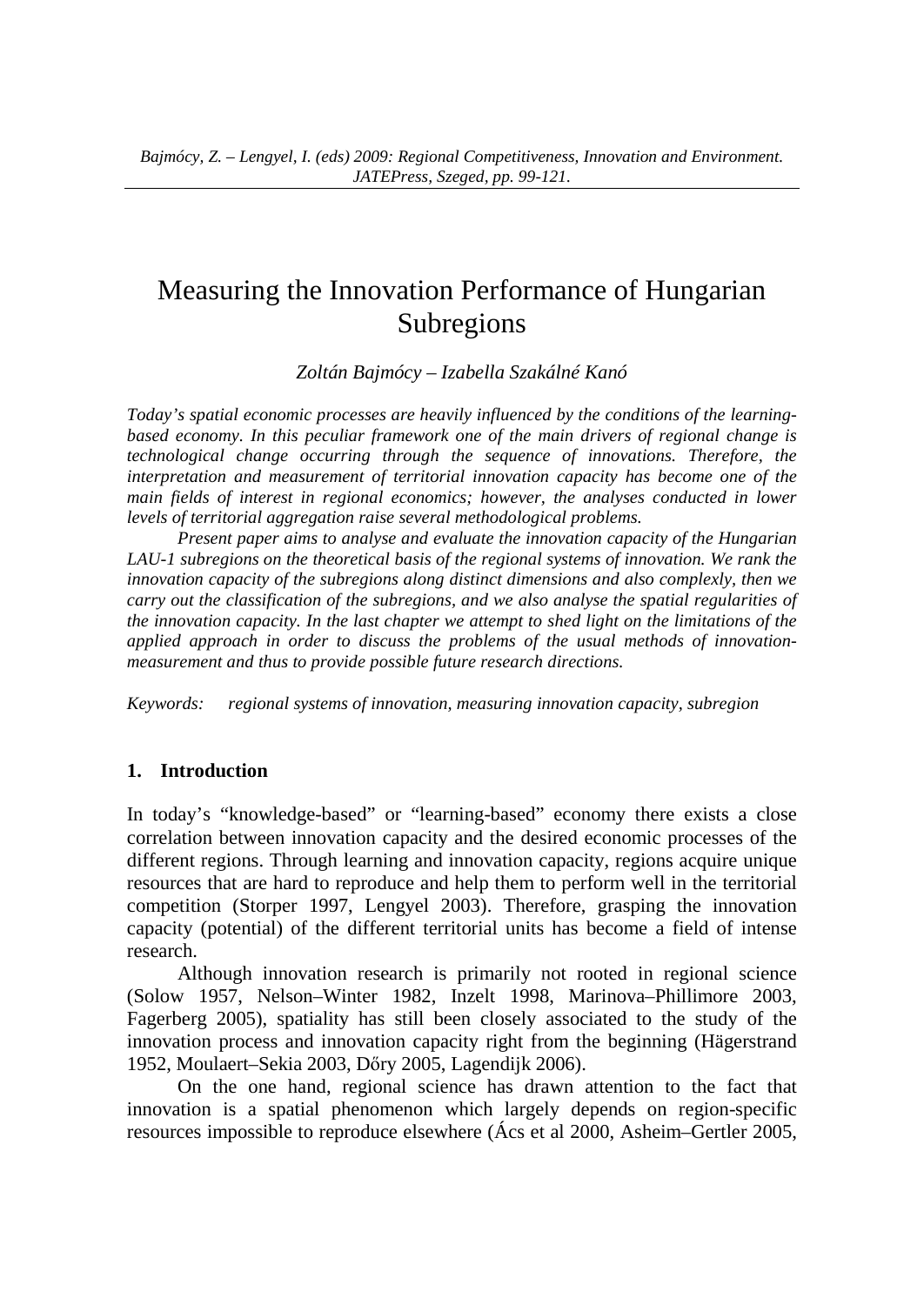Storper 1997). Consequently, the spatial situation and proximity of players represents an important determining factor of innovation (Varga 2009).

On the other hand, it also explored that analysis on the subnational level assumes essential importance when exploring the innovation capacity (Doloreux 2002, Tödtling–Trippl 2005, Hollanders 2006, Lengyel–Rechnitzer 2004), since the innovation potential of a given country may assume some characteristic spatial structure and display significant territorial disparities.

The *present paper* deals with this latter subject area by analysing the structure of national innovation capacity on the level of subregions. The first part of our paper reviews the interpretation possibilities of regional innovation capacity together with the measurement approaches deriving from them. This is followed by introducing the methodology of our subregional analysis and demonstrating the results emerging from the survey.

Our survey focused on various aspects. On the one hand, it aimed to utilize the experience of the most significant Hungarian and international studies that focus on the measurement of the innovation capacity of territorial units. On the other hand, we intended to gain an overall ranking also covering the different subareas that, beyond comparing the performance of the different territorial units, can also be used to identify the relative strengths and weaknesses of a given subregion. Furthermore, we intend to offer a categorization of Hungarian subregions based on innovation capacity. Beyond all that, we analyse the regularities of the spatial structure of subregional innovation capacity, the potential (spillover) effects of neighbouring subregions.

The final chapter of the paper examines the limitations of the applied approach, by which we also attempt to draw attention to some crucial points that represent general problems of the measurement approaches of territorial innovation capacity. This also offers potential future research directions. Finally, we summarize our most important findings.

### **2. Interpreting and measuring the innovation capacity of regions**

The innovation process is closely linked to spatiality. Storper's (1997) concept of the "regional worlds of innovation" alludes to this, while the different territorial innovation models (TIM) unfold the same idea (Dőry, 2005, Moulaert–Sekia 2003, Lagendijk 2006). Therefore, innovation does not merely have a spatial aspect, but the spatial situation (distribution) of the players and the given regional environment exercise an endogenous influence on its outcome (Varga 2009).

Regional science has constructed various concepts (TIM) that aimed to explain the excelling innovation performance of certain regions (and consequently their competitiveness and success). These theories basically provide a description of the peculiar characteristics of successful regions compared to others.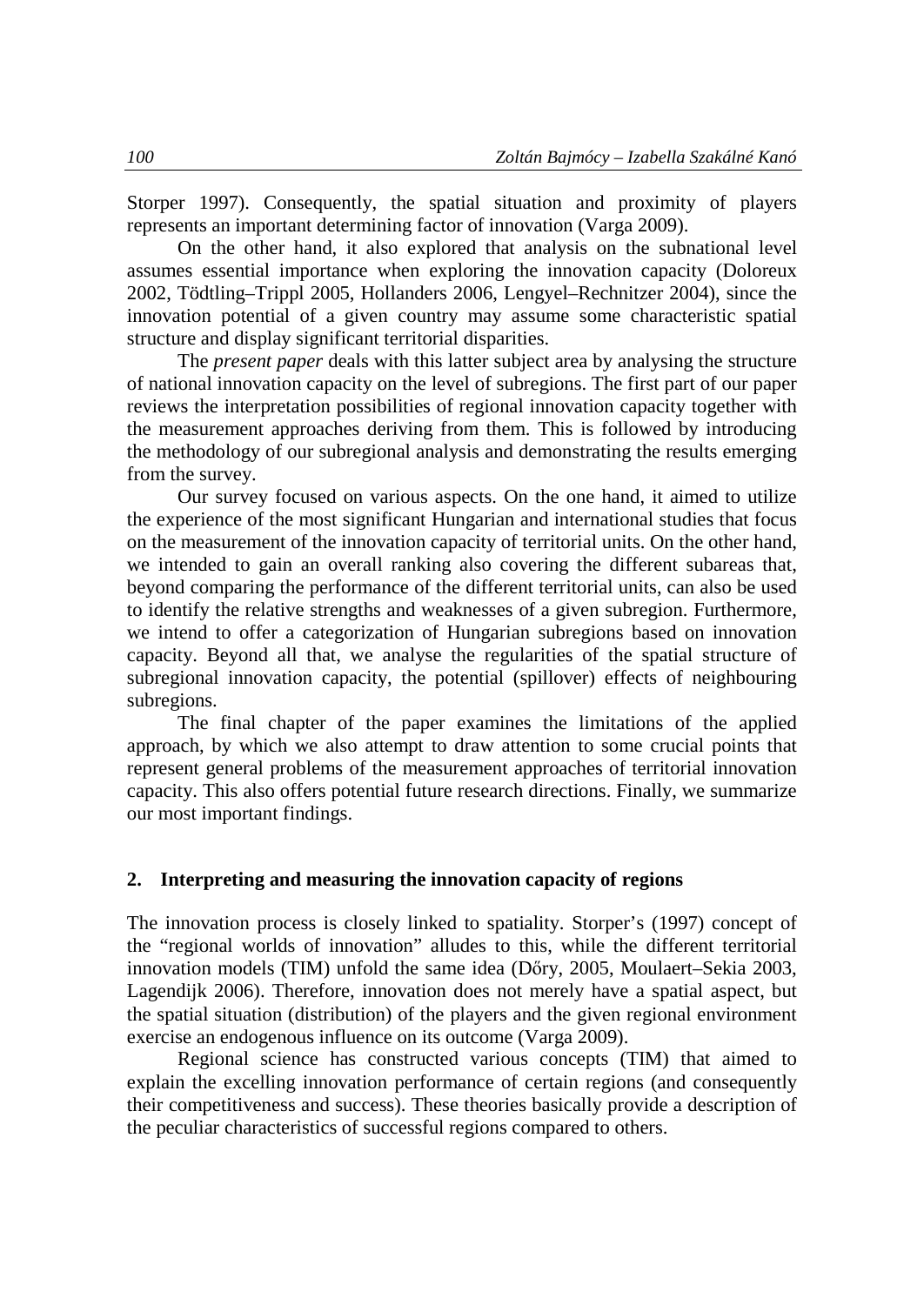The concept of *regional innovation systems* (RIS), that has assumed special significance among TIM models in relation to explaining innovation capacity, partly follows this tradition. Besides emphasising spatiality, this approach obviously carries the attributes of the system models of innovation as well. Compared to other TIM models, the RIS concept carries one considerable advantage in terms of the interpretation possibility of territorial innovation capacity. The concept of regional innovation systems (similarly to national innovation systems) derives the innovation performance of regions from elements that are more or less present in all regions and differ only in terms of their performance and the frequency of interactions among the elements. This way, by reviewing system elements and their relations we may gain a picture about the innovation performance (potential) of the region<sup>1</sup>.

Tödtling and Trippl (2005) describe regional innovation systems as an open formation, the major elements of which are the subsystems of "knowledgegeneration and diffusion", that of "knowledge application and exploitation", their system of relations and the policies influencing all these. Similarly to Cooke's (2004) interpretation, they emphasise the social embeddedness of RIS. The RIS concept does have strong institutional and evolutionist economic roots, thus, amongst factors influencing innovation activity, they review the historically emerged local institutional and infrastructural environment, system of rules and relations and mechanisms of interest representation.

Doloreux (2002) also defines regional innovation systems as the total of elements and relations. He classifies the players of the system into four basic categories: companies, institutions, knowledge infrastructure and regional innovation policy. He emphasises interactive learning, knowledge creation, proximity and social embeddedness as most important system mechanisms.

In the course of defining the elements of the regional innovation system (and potential at the same time), Dőry (2005) highlights six categories: R&D activities of enterprises, relations of enterprises, innovation-related services, technology supply, policies and regional environment. Consequently, this approach in fact includes factors similar to those formerly mentioned as well: the system of knowledge creation and exploitation as well as the background conditions and policies facilitating this.

Although it does not always occur in the systematization of RIS elements in an explicit way, yet, recognizing the role of the background factors that enable the learning capacity of players and therefore the continual adaptation capacity of the region constitute an inherent part of the approach. The concept of the so-called "smart" infrastructure (Malecki 1997, Stimson et al 2006) represents a pattern widely used for systematizing these background factors. The "smart" infrastructure

 $\overline{a}$ 

<sup>&</sup>lt;sup>1</sup> At the same time, we must note that certain authors (similarly to other TIM models) interpret RIS as the collection of attributes that distinguishes certain regions in the course of territorial competition. So according to them, the mere existence of the system elements is not enough to construct a RIS, since it also requires the presence of actual regional (local) among the subsystems (Asheim–Coenen 2005).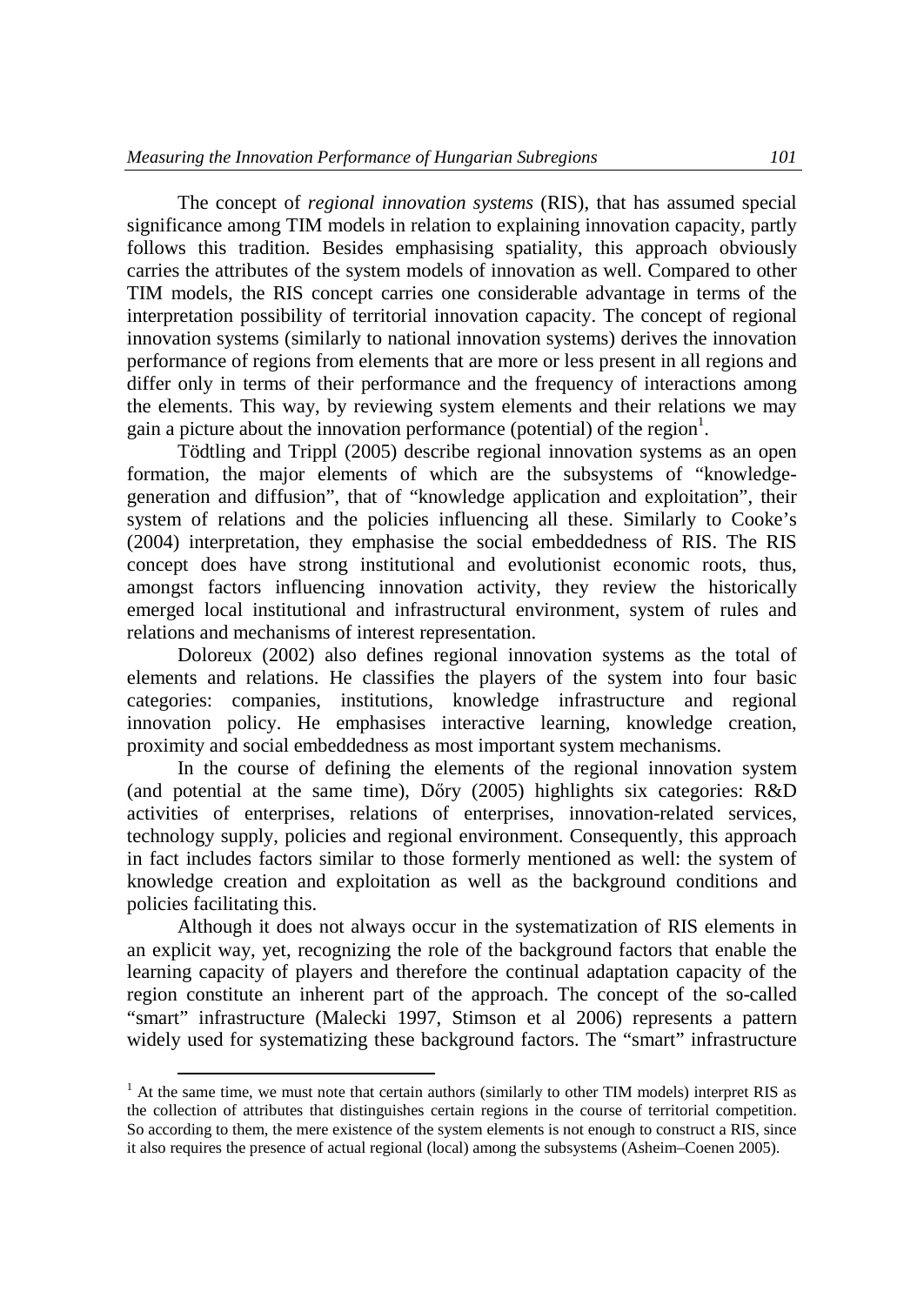embraces physical and "soft" elements as well as (knowledge-intensive) business services, which essentially encourages the learning capacity of the companies in the region.

Consequently, the interpretation of RIS and therefore regional innovation capacity means grasping certain relevant elements and the system of relations existing among them. Available approaches practically emphasize the importance of *knowledge creation, knowledge exploitation, the background conditions enabling or encouraging these ("smart" infrastructure) and the complex system of relations existing among them.* So essentially, when grasping the innovation capacity of regions, reviewing these categories seems effective. Consequently, grasping innovation capacity requires a complex measurement approach.

The majority of practical attempts aiming at the measurement of innovation reflect on this. In the literature we can see two significantly different approaches concerning the area of measuring the innovation performance of territorial units. *One of the schools* (that seems more dominant in Europe) concentrates on quantifying the elements of the innovation system and the relations existing among them. The surveys carried out in the frameworks of the "European Trend Chart of Innovation" belong here: the different Scoreboard reports and the methodological background studies of these (EIS 2007, Arundel–Hollanders 2005, Hollanders 2006, Kanerva et al 2006). Most Hungarian attempts may also be classified to fall in this group: Csizmadia and Rechnitzer's (2005) survey concentrating on Hungarian cities, Kocziszky's (2004) study focusing on subregions in Northern Hungary or the regularly published reports entitled "Innovation in Western Transdanubia" (Csizmadia et al 2008). The strength of these attempts definitely lies in the complex interpretation of innovation – going beyond research and development and its outputs – and the application of the results of innovation system theories, while the problem of the selection and potential weighting of indicators represents their weakness.

At the same time, there exists a substantially *different approach* in measuring innovation capacity, where innovation capacity is reduced to an indicator considered relevant (while the rest of indicators are taken into consideration only indirectly, in the light of the relation to this dependent variable). Porter and Stern's (2003) "National Innovation Capacity" index may represent the best known example of innovation surveys falling in this family. When ranking the innovation capacity of countries, they consider the number of patents registered at the United States Patent and Trademark Office to be the dependent variable. Other indicators are entered in the National Innovation Capacity index based on what type of relation they have with the dependent variable above (in a regression model).

The strength of the approach lies in the relative objectivity of selecting the indicators (based on their explanatory power) and weighting them (weight is provided by the regression coefficient) within the model. The explanatory potential of the indicator and the value of the regression coefficient clearly justify its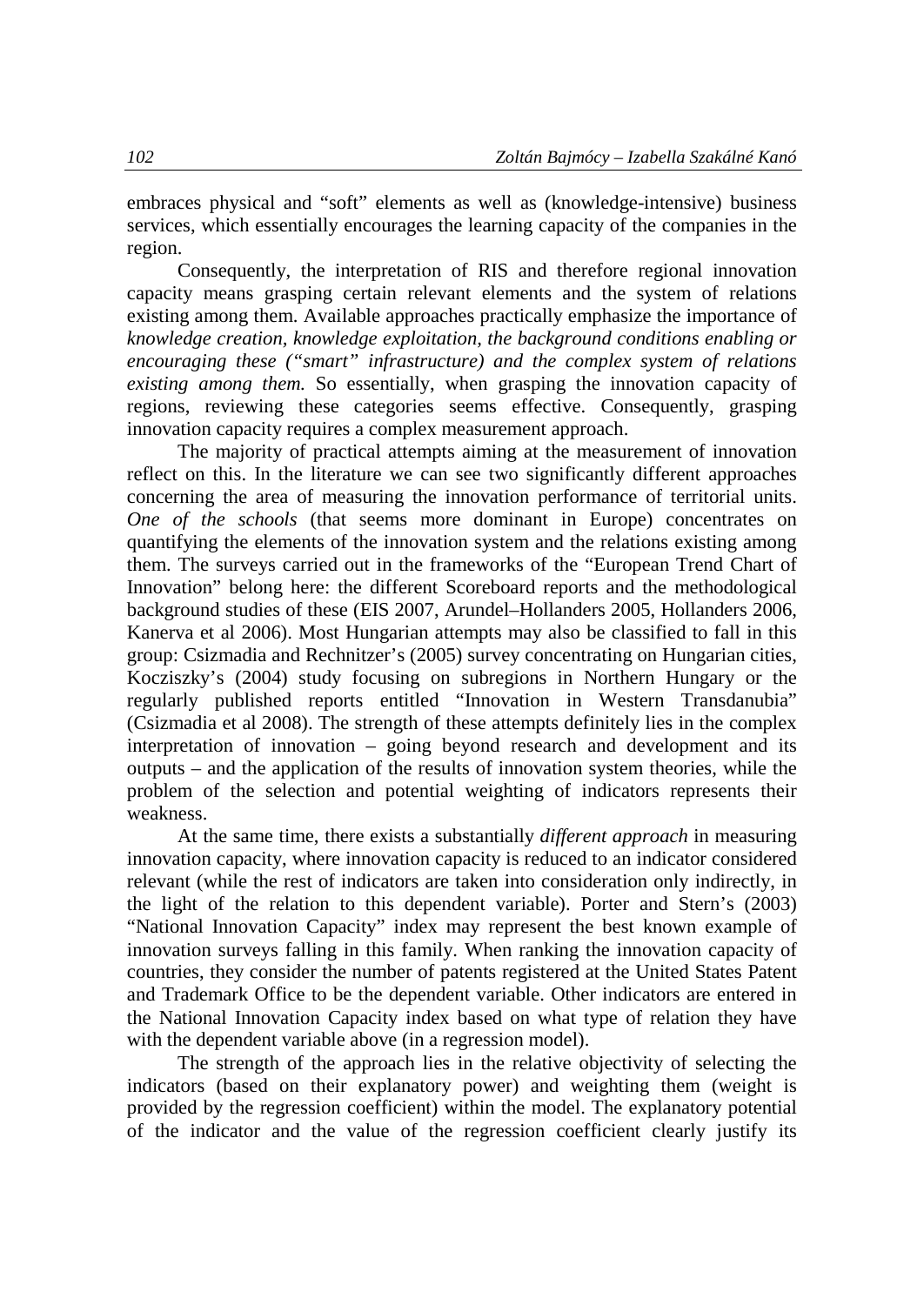inclusion in the survey. However, the weakness of the approach derives from the same aspect, since the selection of a single highlighted dependent variable poses considerable problems; in fact, it equates innovation to invention. Furthermore, it is difficult to find a dependent variable that could apply almost equally well to a wide range of countries (territorial units). This is why the work of Porter and Stern, for example, is subject to a lot of criticism (despite the fact that it is frequently cited).

On the whole, in our opinion the approaches based on system models can draw a much more diversified picture about the innovation capacity of territorial units together with its structure despite their certain weaknesses. Moreover, they reflect the nature of the innovation process much more, and can leave the linear approach of innovation behind. Therefore, our analysis carried out in the present paper is committed to this approach.

#### **3. Methodology**

Our analysis provides the comparison (ranking) of the innovation capacity of the Hungarian subregions, their classification and we also examine the regularities in the spatial distribution of innovation capacity. The 168 Hungarian subregions defined by Government Decree 244/2003 constituted the basic *units of the analysis*. Although the presently valid classification defines 174 subregions, the statistical data used by us could not be aggregated according to the new territorial classification in all cases.

*The first step of the analysis* was the selection and grouping of the set of applicable indicators. In creating the groups of indicators, we strived to provide the building elements of a "typical" regional innovation system in line with the measurement approaches based on the literature of innovation systems. We established three categories, each of which constitutes the basis of a subindex. These are: knowledge creation, knowledge exploitation and the "smart" infrastructure (Table 1).

The indicators of the subindex of *knowledge creation* measure the capacity of creating scientific and technological knowledge. These indicators are widely used; they constitute the elements of most innovation analyses. We must note that several approaches narrowly interpreting innovation do not go beyond this range of indicators; and draw conclusions by equalizing research and development (R&D) with innovation. Since R&D does not necessarily lead to innovation, and innovation does not necessarily presume R&D (OECD 2005), it is essential to develop further categories.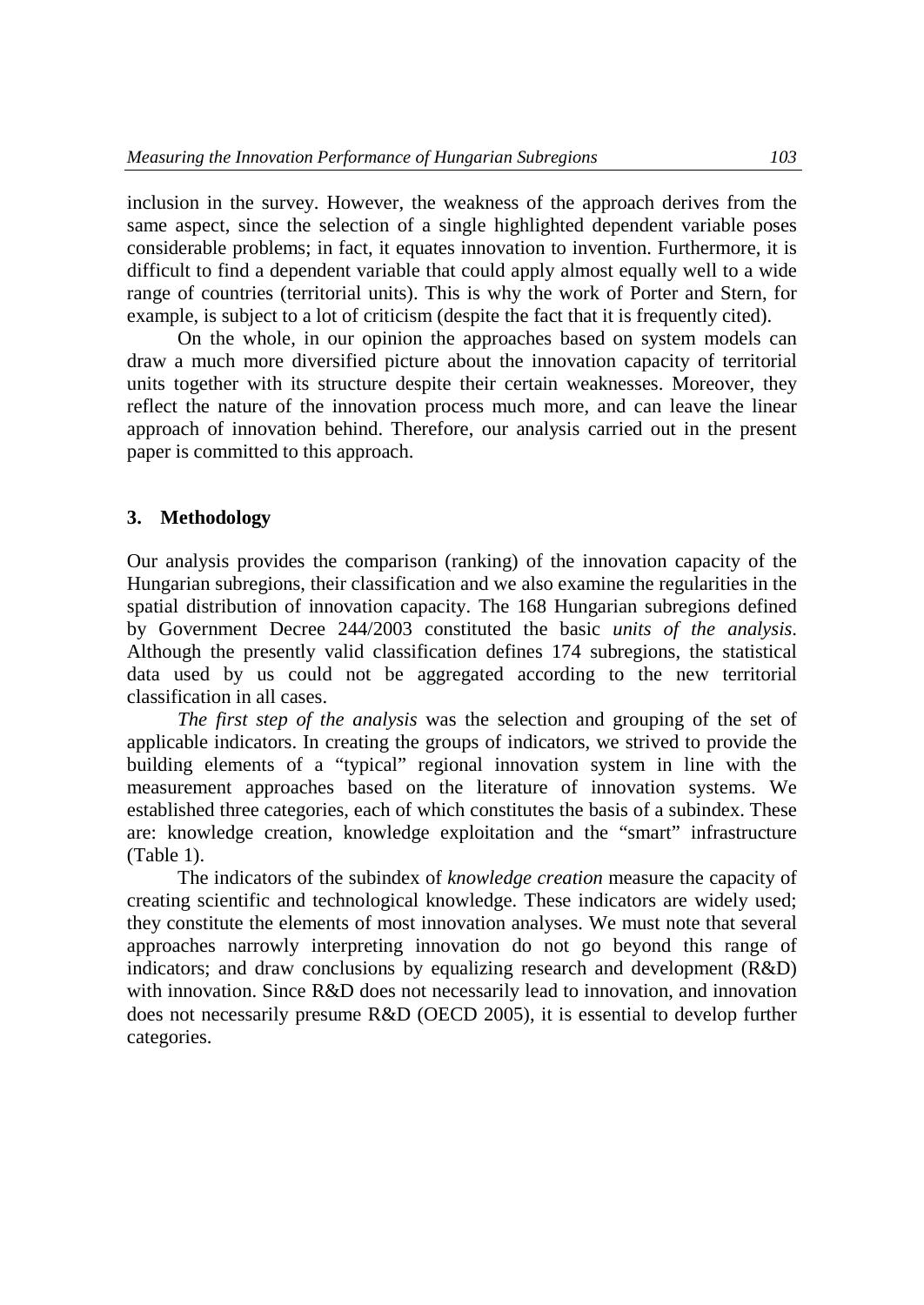| Category              |                | <b>Indicator</b>                                                                                                 |                |
|-----------------------|----------------|------------------------------------------------------------------------------------------------------------------|----------------|
|                       |                | <sup>1</sup> Number of R&D performing units per 100000 inhabitants                                               | 1              |
| Knowledge<br>creation | 2              | Total staff of R&D units per 1000 inhabitants                                                                    | 2              |
|                       | 3              | Number of scientists with PhD per 10000 inhabitants                                                              | 3              |
|                       | 4              | Number of teaching staff of higher education institutions per 1000<br>inhabitants                                | $\overline{4}$ |
|                       | 5              | Investments of R&D units per 1000 inhabitants                                                                    | 5              |
|                       |                | 6 R&D costs per 1000 inhabitants                                                                                 | 6              |
|                       |                | Expenditures of R&D places per 1000 inhabitants                                                                  | 7              |
|                       |                | 8 Number of patents in a 5 year period per 10000 inhabitants                                                     | 8              |
|                       | $\mathbf{1}$   | Export sales as a percent of total sales                                                                         | 9              |
|                       |                | 2 Export sales per inhabitant                                                                                    | 10             |
|                       |                | 3 Number of foreign owned companies per 1000 inhabitants                                                         | 11             |
|                       | 4              | Share capital of foreign owned companies as a % of total share capital                                           | 12             |
| <b>Knowledge</b>      | 5              | Incomes from intellectual properties per inhabitant                                                              | 13             |
| exploitation          | 6              | Percent of companies in NACE 24 and 29-34 divisions within all<br>companies (high and medium tech manufacturing) | 14             |
|                       | $\overline{7}$ | Percent of companies in NACE 64 and 72-73 divisions within all<br>companies (high-tech services)                 | 15             |
|                       | 8              | Percent of companies in NACE 74 division within all companies (business<br>services)                             | 16             |
|                       | $\mathbf Q$    | Number of knowledge-intensive firms with more than 50 employees per<br>100000 inhabitants                        | 17             |
|                       |                | 1 Per cent of employees with university or college degree                                                        | 18             |
|                       |                | Percent of white collar workers in leading positions within all employees                                        | 19             |
|                       | 3              | Number of full-time students in higher education institutions per 1000<br>inhabitants                            | 20             |
| Smart-                |                | 4 Number of ISDN lines per 1000 inhabitants                                                                      | 21             |
| infrastucture         |                | 5 Broad band internet access per 1000 inhabitants                                                                | 22             |
|                       | 6              | Registered members of public libraries per 1000 inhabitants                                                      | 23             |
|                       | $\mathcal{T}$  | Cinema visits per 1000 inhabitants                                                                               | 24             |
|                       | 8              | Museum visitors per 1000 inhabitants                                                                             | 25             |
|                       | $\overline{Q}$ | Tourist arrivals in public accommodation establishments per 1000<br>inhabitants                                  | 26             |

### *Table 1.* Indicator set for measuring subregional innovation capacity

*Note:* At indicators 14-16 the sector codes refer to TEÁOR'03. The source of data: TEIR – Hungarian Spatial Development Information System (indicators 4, 9-13, 20-26, reference year: 2007), Hungarian Statistics Office (HSO) Central and Territorial Database (indicators 14-17, reference year: 2005), HSO R&D Database (indicators 1-2. 5-7, reference year: 2007), HSO Census Database (indicators 18-19, reference year: 2001), Hungarian Patent Office Pipacsweb Database (indicator 8, reference year: 2000- 2004) and Hungarian Academy of Sciences General Assembly Database (indicator 3, reference year: 2004).

*Source:* own construction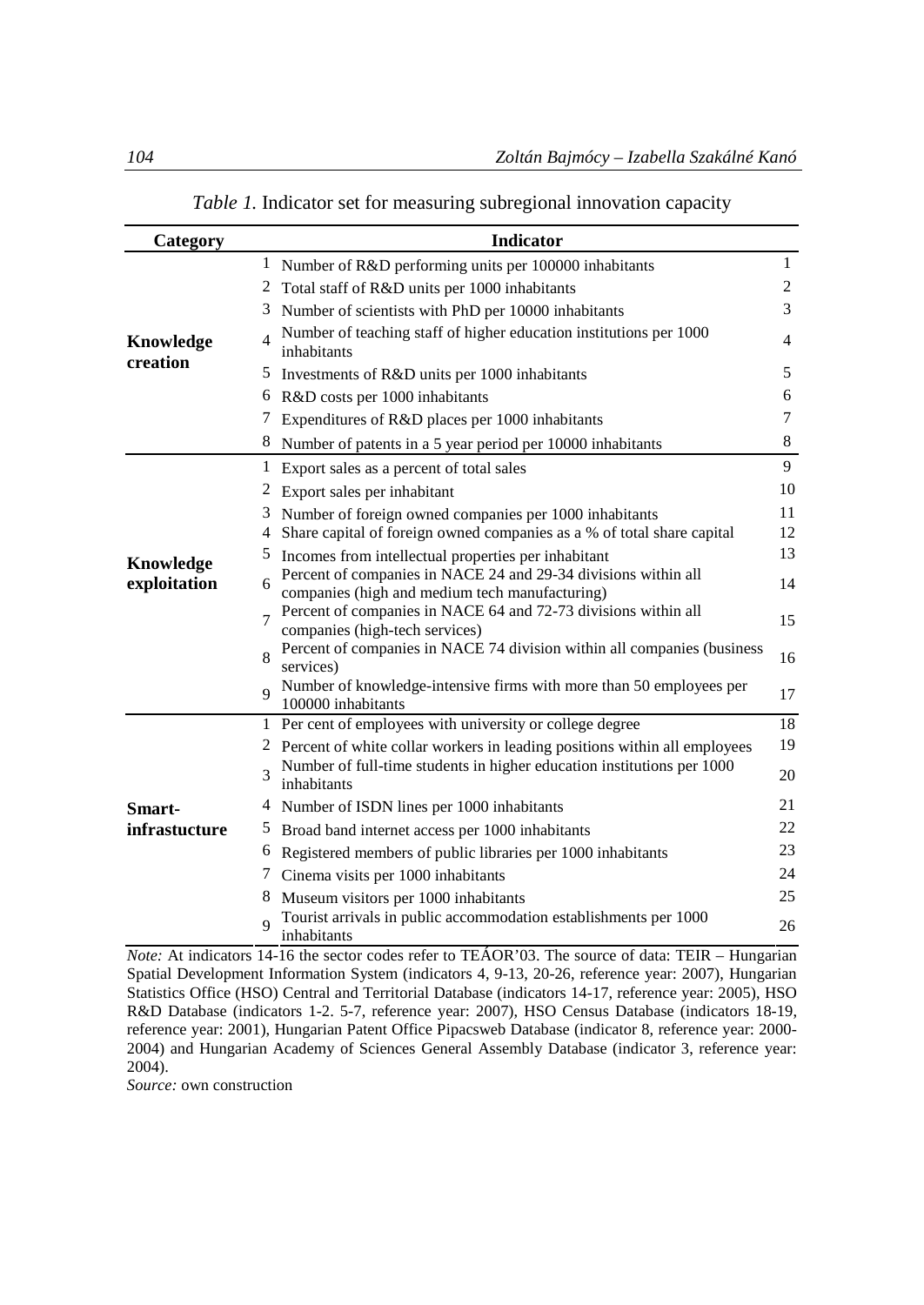The indicators included in the subindex of *knowledge exploitation* substantially aim at grasping the characteristics of the private sector capable of exploiting innovations, so on the one hand, it uses indicators like export share or the presence of foreign direct investment, on the other hand, it indicates the share of the knowledge intensive sectors.

The subindex of the *"smart" infrastructure* systematizes the factors that are required for the operation of the performances measured by the two other subindexes. This, on the one hand, means the presence of "talent" and the conditions necessary for its maintenance (e.g. cultural activities, entertainment), the "openness" of the region in a non-economic sense (e.g. the number of visitors) and the utilization of information and communication technologies.

In the course of selecting actual indicators associated with the different subindexes, the sets of indicators included in various former measurement attempts were reviewed<sup>2</sup>, taking into consideration the subregional availability of the different indicators. Based on all this, the survey was started with *26 indicators*, eight of which were classified in the subindex of knowledge creation, nine fell in the subindex of knowledge exploitation and another nine were included in that of the "smart" infrastructure.

Since the analysis aims at grasping innovation capacity, we tried to avoid including elements – present in various reviewed analyses (Csizmadia–Rechnitzer 2005, Kocziszky 2004) – that indicate the general income producing capacity of the economy, since this results in confusion in grasping capacities for innovating and capacities emerging from innovation.

Furthermore, it is also important to highlight that all of our indicators measure relativized values; we mostly used indexes that represent the size of the region as the base of projection. The advantage of this lies in the fact that the values of the different subregions become comparable, while its drawback is that it does not measure the absolute concentration of activities, although in certain cases there is a presumable relation between the volume and efficiency of innovation-related activities (Varga 2009).

*The second step of the analysis* involved the comparation of the innovation capacity of subregions and their ranking. In calculating the different indexes (and providing the rankings this way), we relied on the methodology used in the surveys of the "European Innovation Scoreboard" (EIS) – both the Summary Innovation Index (SII) and the Service Sector Innovation Index (SSII) is constructed in a similar

 $\overline{a}$ 

 $2^2$  The Summary Innovation Index (EIS 2007) of the European Innovation Scoreboard (EIS), the Service Sector Innovation Index (Kanerva et al 2006) of the European Trend Chart on Innovation, the EXIS Summary Index (Arundel–Hollanders 2005), the Euro-Creativity Index of Florida–Tingali (2004), the set of indicators of the European Regional Innovation Scoreboard Summary Index (Hollanders 2006), the indicators applied in Csizmadia and Rechnitzer's (2005) analysis of the innovation potential of Hungarian cities and the set of indicators used in Kocziszky's (2004) analysis of the innovation potential of the subregions in the Northern Hungarian region.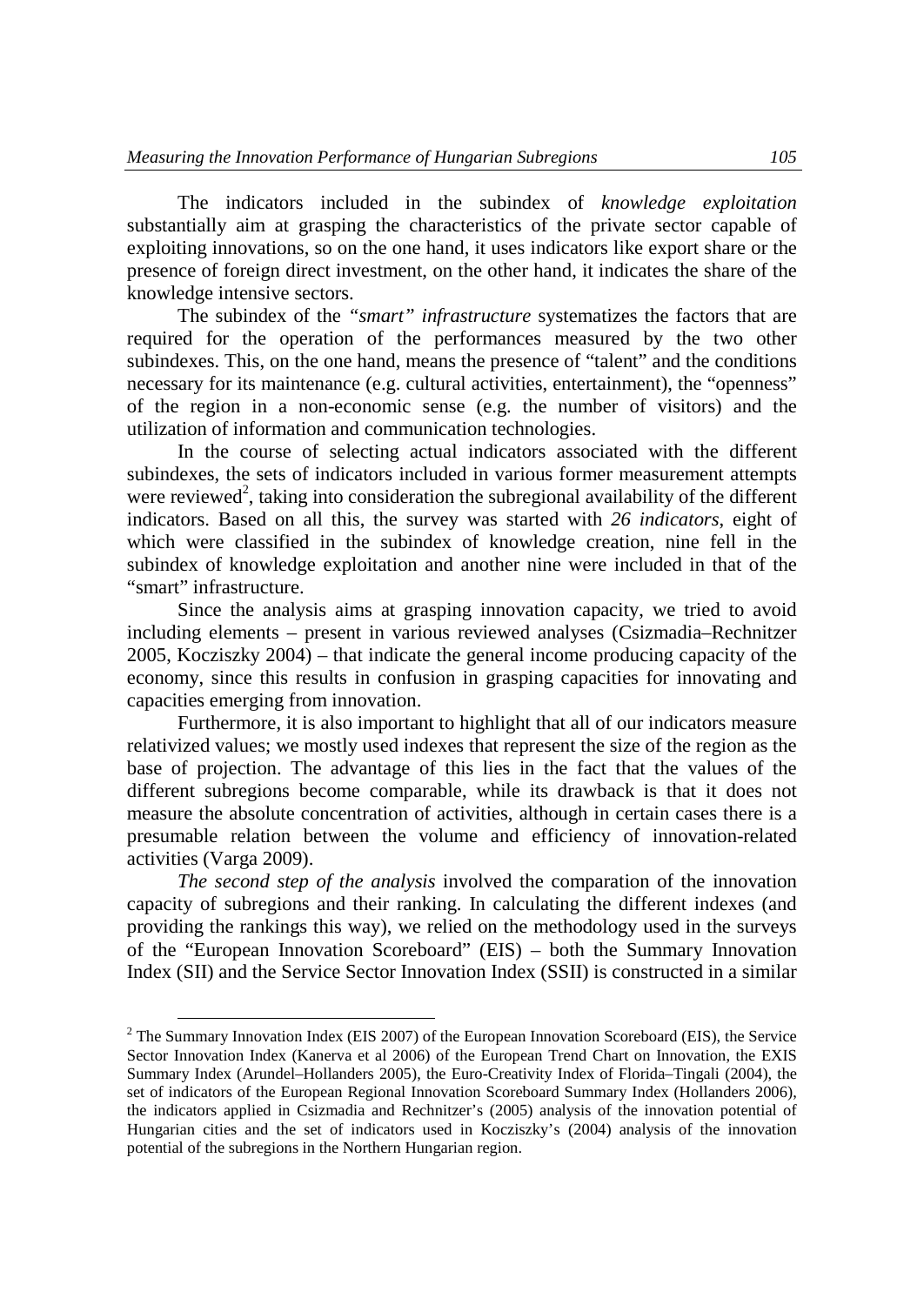way. Our "Subregional Summary Innovation Index" (SRSI) was created through the following steps:

- *Defining the minimum and maximum values* of the different indicators. It was true for almost all the indicators that the data of one or two subregions excelled (usually in the positive direction) compared to the Hungarian average value. Data were considered as outlier if their deviation from the national average was above three times the standard deviation. Outlier data were not taken into account in the course of defining minimum and maximum values (this was needed to prevent the subsequently emerging scale from being too concentrated).
- *Rescaling data*. We deducted the minimum value emerging in relation to the given indicator from each figure, and divided by the difference of the maximum and minimum value. This way each rescaled value falls between 0 and 1. Outlier data received the value of 0 or 1 (depending on the direction of the deviation).
- *Establishing subindexes*. The different subindexes emerge as the arithmetical average of the values of the indicators associated to them. The potential weighting of the indicators may represent a possible step; however, in the course of the analysis – in harmony with the methodology of  $EIS$  – emphasis fell on clarity.
- *Developing the SRSI and establishing ranking*. The SRSI is the arithmetical average of the three subindexes. The ranking of the Subregional Innovation Capacity derives from ranking SRSI values in a decreasing order. Index (and subindex) values are values measured on a ratio scale; therefore, they are suitable for grasping the distance from other regions, and comparison with the national average.

Consequently, the SRSI index of the different subregions characterises the region's innovation capacity in a complex way based on a complex set of indicators. The approach goes beyond frequently used analyses focusing on R&D: besides the capacity of knowledge creation, it also characterises the subsystem of knowledge exploitation and the quality of the "smart" infrastructure necessary for operating all these. Therefore, the innovation capacity of regions that have good performance based on the SRSI is generally the result of a complex performance with multiple foundations. At the same time, it might happen that a region assumes a relatively advanced position in the ranking based on the SRSI due to the outstanding value of a given area; therefore, the analysis of performance according to the different subindexes is also required.

*The third phase of the analysis* consists of providing the potential classification of subregions based on their innovation capacity. This occurred similarly to the method of Csizmadia and Rechnitzer (2005) in their analysis of the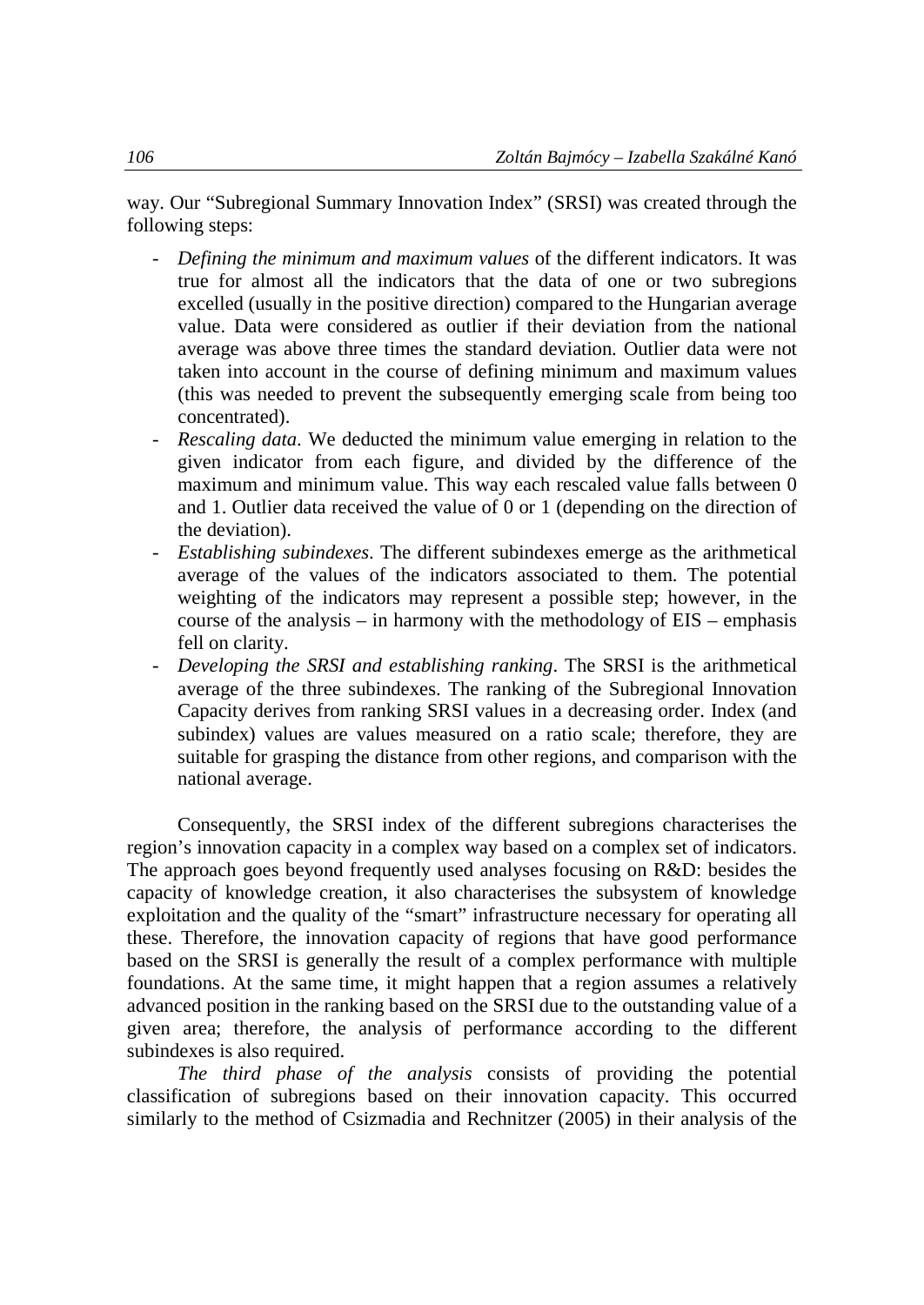innovation potential of Hungarian cities. Classification took place on the basis of the three subindex values.

We carried out K-means cluster analysis using the standardized values of the three subindexes. The analysis was completed with three, four and five clusters. Classification seemed relatively stable, the increase in the number of clusters led to the further division of certain groups, but no significant change occurred in the members of the different groups. Based on the dispersion of distance measured from the cluster centre, the establishment of five groups resulted in the emergence of most homogeneous (and most easily interpretable) clusters; therefore, this seemed the most supported solution.

In the fourth step of the analysis, we examined the spatial regularities of subregional innovation capacity, that is, whether the data of adjacent territorial units are similar. In fact, we measured spatial autocorrelation with the help of the Moran index on the national level, and the "Local Moran Index" on the subregional level.

The index number proposed by Moran in 1948 called the Moran index measures spatial autocorrelation similarly to the autocorrelation of time series data (Moran 1950, Anselin 1988, Dusek 2004). It is calculated in the following way:

$$
I = \frac{M}{\sum_{i=1}^{M} \sum_{j=1}^{M} w_{ij}} \sum_{i=1}^{M} \sum_{j=1}^{M} x_i w_{ij} x_j
$$
, where

- M: the number of territorial units, in our case this means 168 subregions,
- $-$  x<sub>j</sub>: the value of the examined data values associated to territorial unit j, in our case, the value of the different subindexes and the SRSI associated to subregion j.
- *w*ij: item j of line i of the neighbourhood matrix, its value is 1 if subregions i and j are neighbours, otherwise it is 0.

Since the neighbourhood of territorial units can be interpreted in multiple ways, therefore, various neighbourhood matrixes can be created. In the followings, we used bastion neighbourhood as the basis, which means that  $w_{ii}$  received the value 1 if subregions i and j have a shared border area, otherwise the value of  $w_{ii}$  is 0.

The size of the pseudo-significance level calculated by the Monte Carlo method and the algebraic sign of the value I define the size of autocorrelation and its direction indicated by the actual Moran I value (Table 2).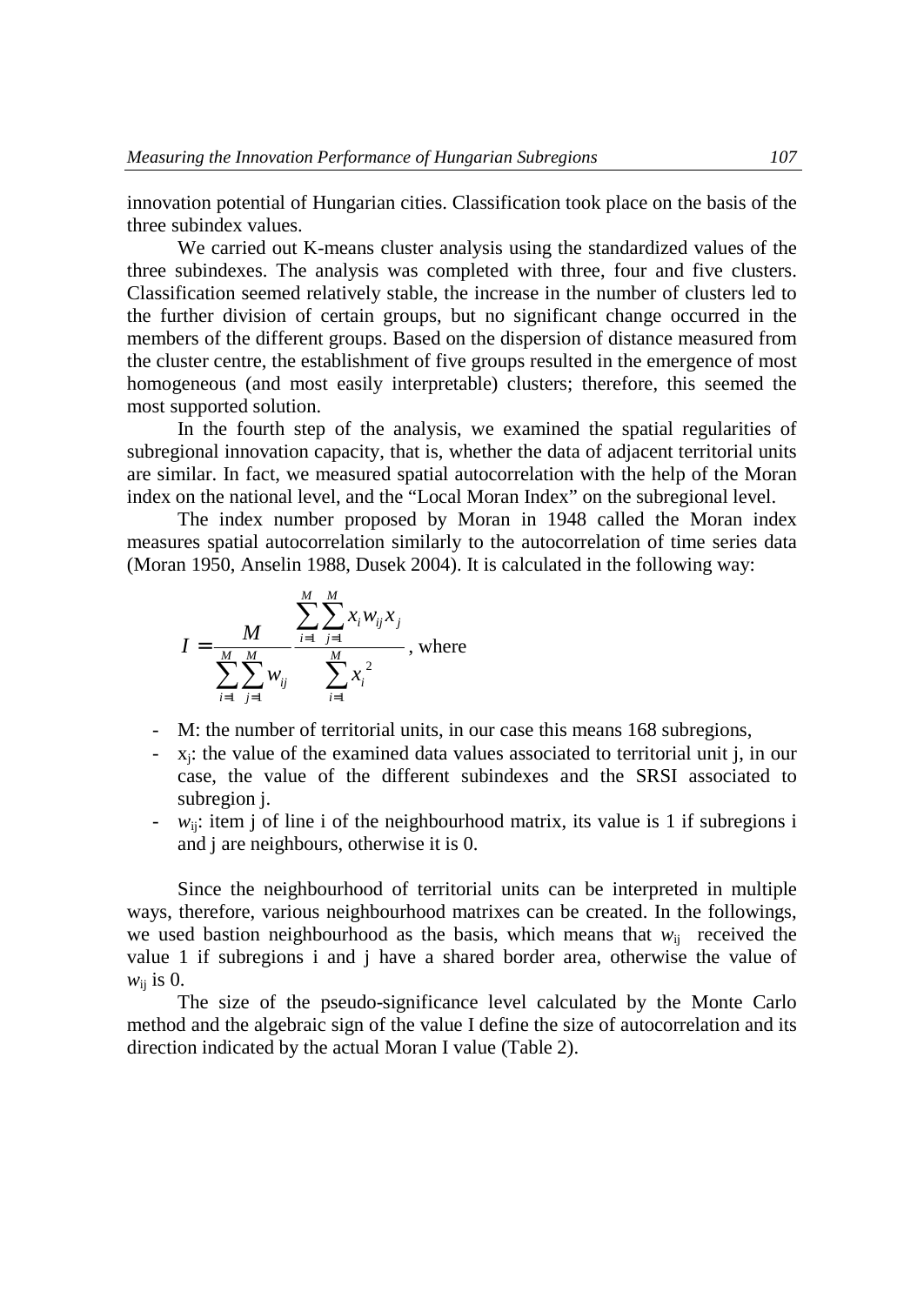| <b>Significance</b>    | <b>Index value</b> | Interpretation                                                                                                                                                                                                                                                                                              |
|------------------------|--------------------|-------------------------------------------------------------------------------------------------------------------------------------------------------------------------------------------------------------------------------------------------------------------------------------------------------------|
| $p < 0.05$ és          | $I < -0.00598$     | Strong negative autocorrelation                                                                                                                                                                                                                                                                             |
| $0.05 \le p < 0.1$ and | $I < -0.00598$     | Weak negative autocorrelation                                                                                                                                                                                                                                                                               |
| $0, 1 \leq p$          |                    | Autocorrelation is not significant                                                                                                                                                                                                                                                                          |
| $0.05 \le p < 0.1$ and | $I > -0.00598$     | Weak positive autocorrelation                                                                                                                                                                                                                                                                               |
| $p < 0.05$ and         | $I > -0.00598$     | Strong positive autocorrelation                                                                                                                                                                                                                                                                             |
|                        |                    | $\mathbf{M}$ , $\mathbf{M}$ , $\mathbf{M}$ , $\mathbf{M}$ , $\mathbf{M}$ , $\mathbf{M}$ , $\mathbf{M}$ , $\mathbf{M}$ , $\mathbf{M}$ , $\mathbf{M}$ , $\mathbf{M}$ , $\mathbf{M}$ , $\mathbf{M}$ , $\mathbf{M}$ , $\mathbf{M}$ , $\mathbf{M}$ , $\mathbf{M}$ , $\mathbf{M}$ , $\mathbf{M}$ , $\mathbf{M}$ , |

*Table 2.* The interpretation of the Moran Index

*Note:* "p" represents pseudo-significance. Index value must be compared to -1/(M-1), which, in our subregional database, has a value of -0,00598

*Source:* own construction on the basis of Cliff and Ord (1981)

The other index number – closely related to the Moran Index – calculated by us is the Local Moran Index that can be interpreted as the local index number of spatial autocorrelation. These values can be calculated separately for each subregion. In our case, the actual subregional standardized value of the examined innovation index is multiplied by the joint average standardized value of the neighbours of the subregion. If the Local Moran Index value calculated this way is positive, then the given subregion is similar to its neighbours; if, on the other hand, the value is negative, then it is different from them. This way subregions can be divided in five categories based on their comparison to the original standardized index value (Table 3).

|          | <b>Interpretation</b>                                                    | Condition                                      |
|----------|--------------------------------------------------------------------------|------------------------------------------------|
| $High -$ | Both the given subregion and its neighbours have and Local Moran $I > 0$ |                                                |
| High     | index values significantly above the average.                            | Standardized indicator value $>0$<br>p < 0.05  |
| $High -$ | The given subregion has significantly above the                          | Local Moran $I > 0$                            |
| Low      | average, while its neighbours below the average index<br>values.         | Standardized indicator value $< 0$<br>p < 0.05 |
|          | No significant correspondence.                                           | p > 0.05                                       |
| $Low -$  | The given subregion has significantly below the                          | Local Moran $I < 0$                            |
| High     | average, while its neighbours above the average index<br>values.         | Standardized indicator value $>0$<br>p < 0.05  |
| $Low -$  | Both the given subregion and its neighbours have and                     | Local Moran $I < 0$                            |
| Low      | index values significantly below the average.                            | Standardized indicator value $< 0$<br>p < 0.05 |

*Note:* "p" represents pseudo-significance.

*Source:* own construction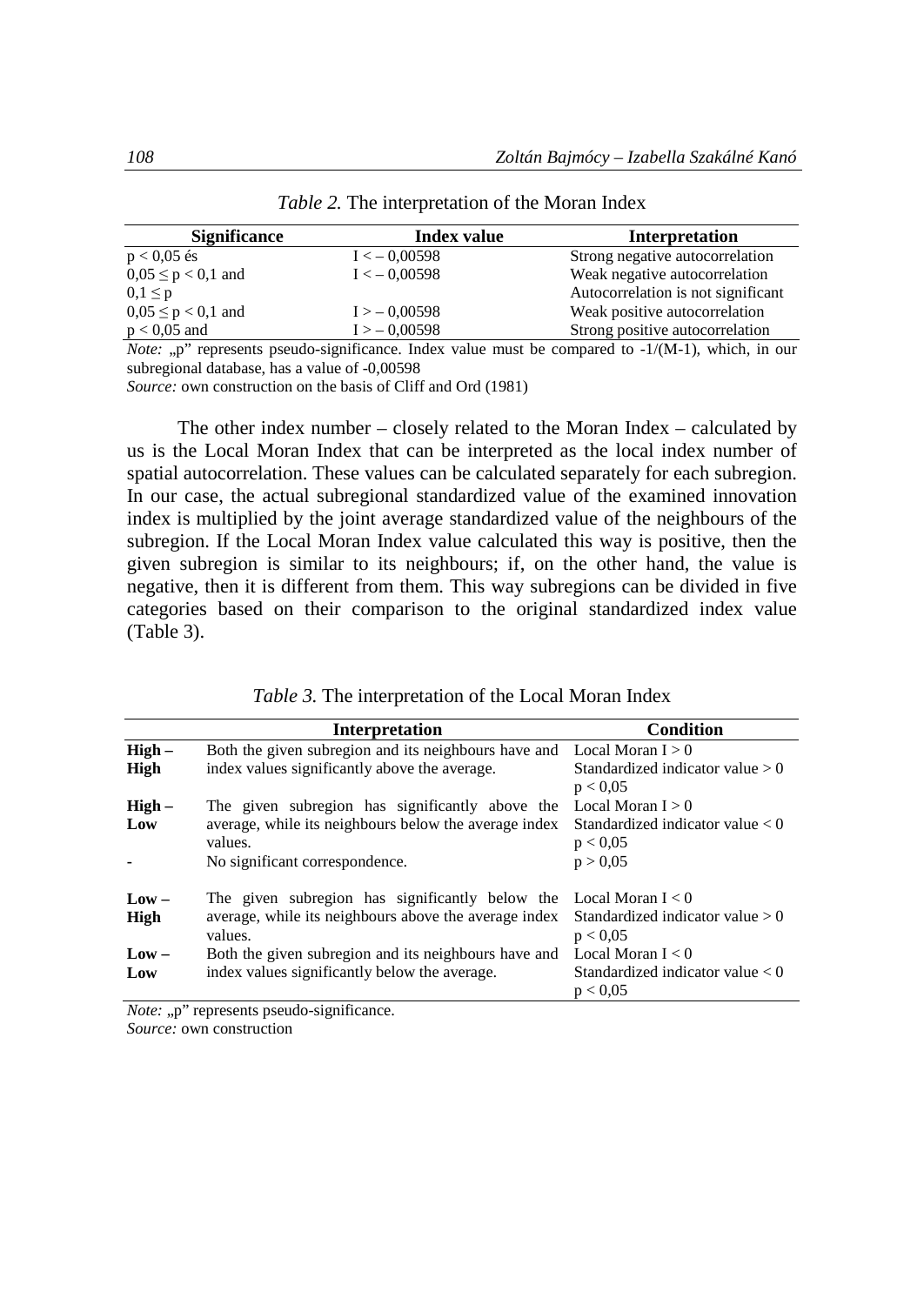## **4. The innovation capacity of Hungarian subregions**

The innovation capacity of Hungarian subregions is comprehensively introduced with the help of the SRSI and its subindexes, which is followed by the classification of subregions based on innovation capacity and the analysis of spatial regularities.

One of the most general statements that can be made based on the SRSI is that in terms of innovation capacity, *Hungary is characterised by enormous disparities* (Figure 1). There are only 11 subregions with performance above the Hungarian average (0,51 SRSI value). The performance of the other 157 subregions ranges below the average. All this implies that innovation capacity is unbelievably concentrated spatially in Hungary.





*Source:* own calculations

Out of the first 30 subregions, 18 have cities with county rights; however, the rank is not completely in line with expectations. Although Budapest's first place and the notable position of the Debrecen, Szeged and Pécs subregions meet expectations, the good ranks of the Veszprém, Gödöllő and Eger subregions are rather surprising. Among regional centres, the Miskolc subregion only assumed the 13th position. Out of subregions without cities with county rights the Gödöllő subregion is among the first 10 (ranked 6th), while further five subregions were among the first twenty: the Pilisvörösvár, Balatonfüred, Szentendre, Esztergom and the Szarvas subregions. It is important to underline, that six subregions that have cities with county rights could not make it to the first 30. These are the Zalaegerszeg (31), Békéscsaba (34), Hódmezővásárhely (38), Nagykanizsa (43), Szekszárd (44) and the Salgótarján (51) subregions.

Budapest's SRSI value (0,84) excels compared to the other subregions – although not overtly. It must also be mentioned that Budapest produced outlier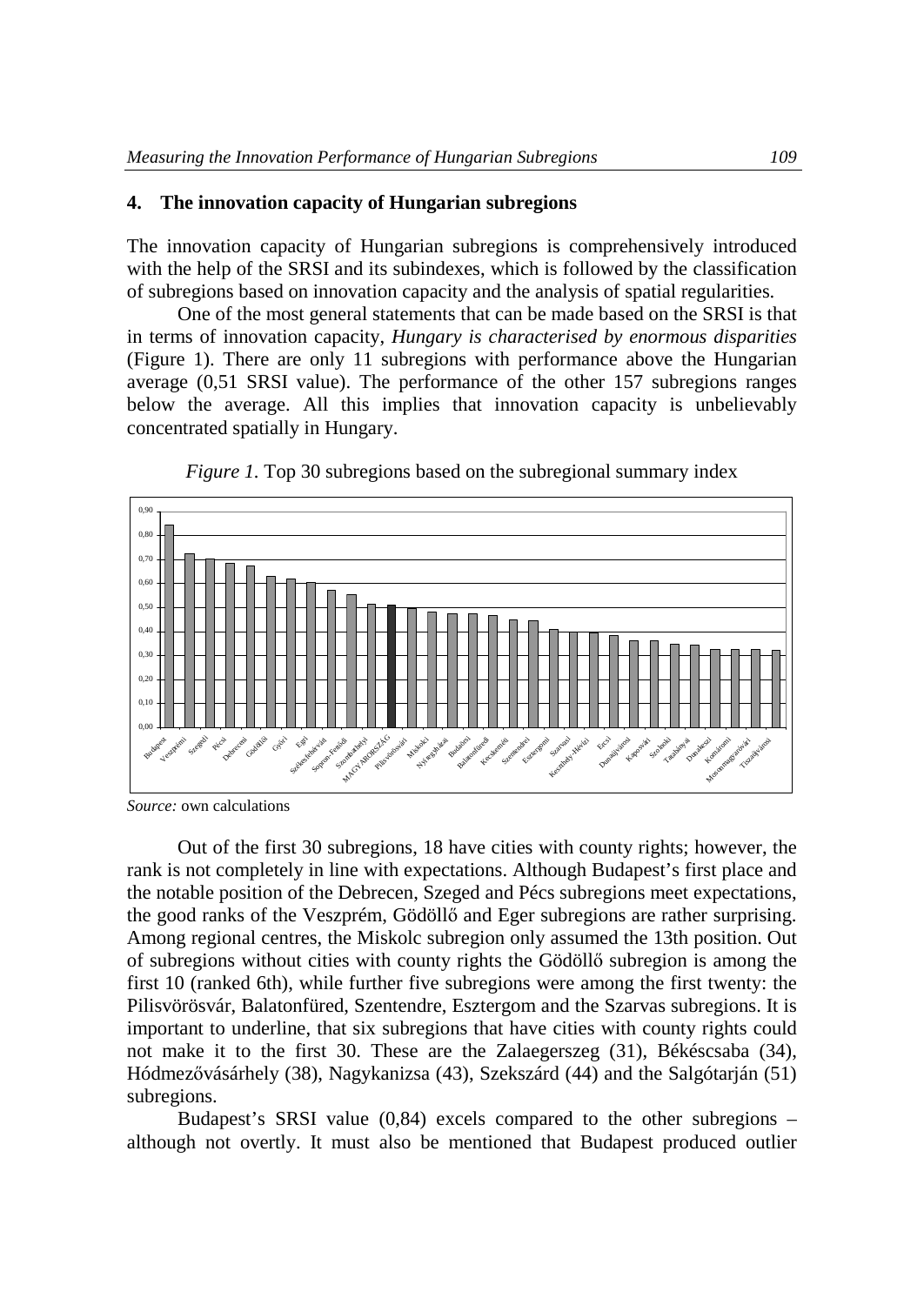values for 17 of the 26 indicators. Since in this case it automatically received the value 1 (although its performance is higher in reality), the index value carries a downward distortion. Although a relatively large number of subregions showed outlier data related to certain indicators, there were only three further subregions with more than four outlier data: the Debrecen  $(8)$ , Pécs  $(6)$  and the Szeged  $(9)$ subregions.

The summarized results are further shaded by the ranks based on the different subindexes. Based on this it becomes apparent that the capacity of subregions is "one-sided" or has "multiple foundations". Budapest has the first position in the rank according to the *subindex of knowledge creation*. The subindex-based ranking reflects well the territorial distribution of major Hungarian universities and the research institute network of the Hungarian Academy of Sciences. This is obviously the consequence of the fact that a significant part of research and development activities is tied to these institutes in our country (In Hungary, the proportion of public financing compared to company financing in R&D is much higher than the European average, although this is far from true compared to the GDP).

The territorial concentration of knowledge creation is even higher than it was in the case of the SRSI. Only 10 subregions exceed the national average value (0.56). The value of the subregion ranking 30th is already below 0.25. In accordance with this, the favourable ranking of various subregions with small city centres is not necessarily accompanied by good performance in terms of absolute value. A favourable relative position may go hand in hand with an unfavourable absolute one.



*Figure 2.* Top 30 subregions based on the knowledge-exploitation sub-index

*Source:* own calculations

17 subregions exceed the national average value (0.52) of the *knowledge exploitation subindex* (Figure 2). The ranking based on this element of innovation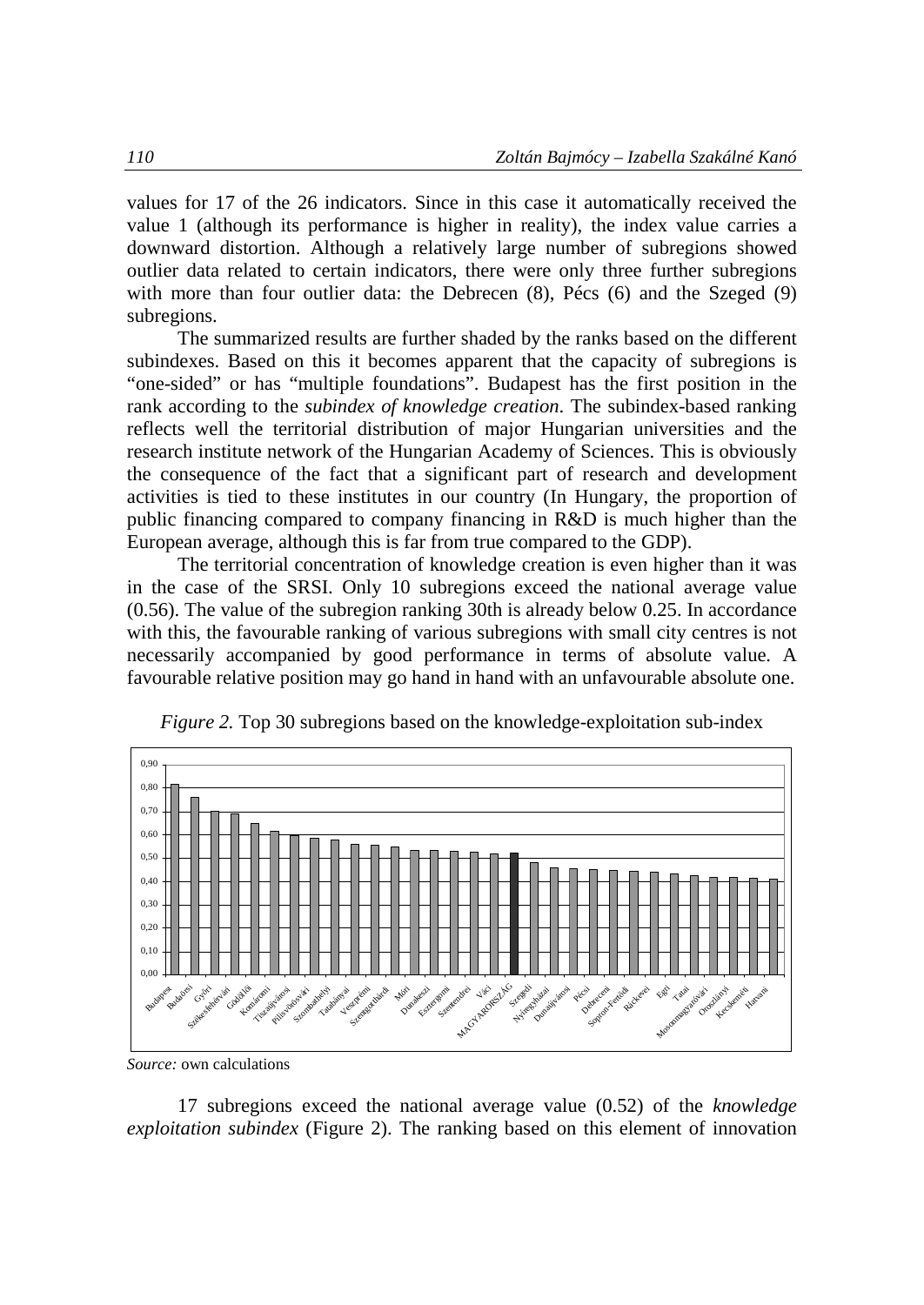capacity is completely different from what would emerge in the case of knowledge creation. The Szeged, Pécs and Debrecen subregions reputed to be innovation centres assumed only positions 18, 21 and 22.

Interestingly, various subregions that excel in attracting foreign direct investment and (partly due to this) in export, also perform well according to the other indicators of the category (e.g. proportion of knowledge-intensive services).

The capacities of knowledge creation and knowledge exploitation (the capacity to manufacture products with high added value that can even be marketed internationally) are spatially divided in Hungary. Knowledge exploitation often does not utilize locally produced knowledge, while the results of R&D are poorly utilized in economic terms. Only few regions showed stable and strong positions in both areas: besides Budapest, the Gödöllő and maybe the Győr subregions may be mentioned.

The ranking deriving from the *"smart" infrastructure subindex* reflects the hierarchy of the national urban network, although with smaller differences. Beyond subregions with large city centres, some subregions with less population that function as significant (cultural) touristic targets could reach a notable position (the Keszthely-Hévíz and Szentendre subregions). At the same time, in order to reach a good position in the rank it was not enough to perform well in terms of one or two indicators. The performance of the above subregions is beyond average in terms of five or six indicators of the category. 21 subregions exceeded the national average value (0.44). It is worth noting that while in relation to knowledge creation, the value of the subregion ranking 30th already goes below 0.25, here only the subregion ranking  $58^{\text{th}}$  has the same result.

Differences in ranking are perfectly reflected in measuring the joint movement of subindex values as well. The relation existing between knowledge creation and knowledge exploitation is much looser than that of knowledge creation and "smart" infrastructure values (Table 4).

It is highly important to examine whether innovation capacity is reflected in the differences apparent in economic performance. This also serves to control the results of the survey. Both in terms of the SRSI and the different subindexes, medium or strong positive correlation manifest with the Gross Value Added per capita (GVA) and the income serving as the basis of Personal Income Tax. The connection is a bit looser with the "GVA per employee" and the "profit before tax per employee", that can be interpreted as productivity indicators, although in terms of knowledge exploitation and the SRSI, this also means a relatively strong connection.

In harmony with expectations, the subindex of knowledge exploitation shows the closest connection with income and productivity indicators, while the connection of knowledge creation is the loosest to them. This also proves the relevance that the category of the "smart" infrastructure assumes. The correlation matrix obviously proves that connection of innovation capacity and economic performance, however,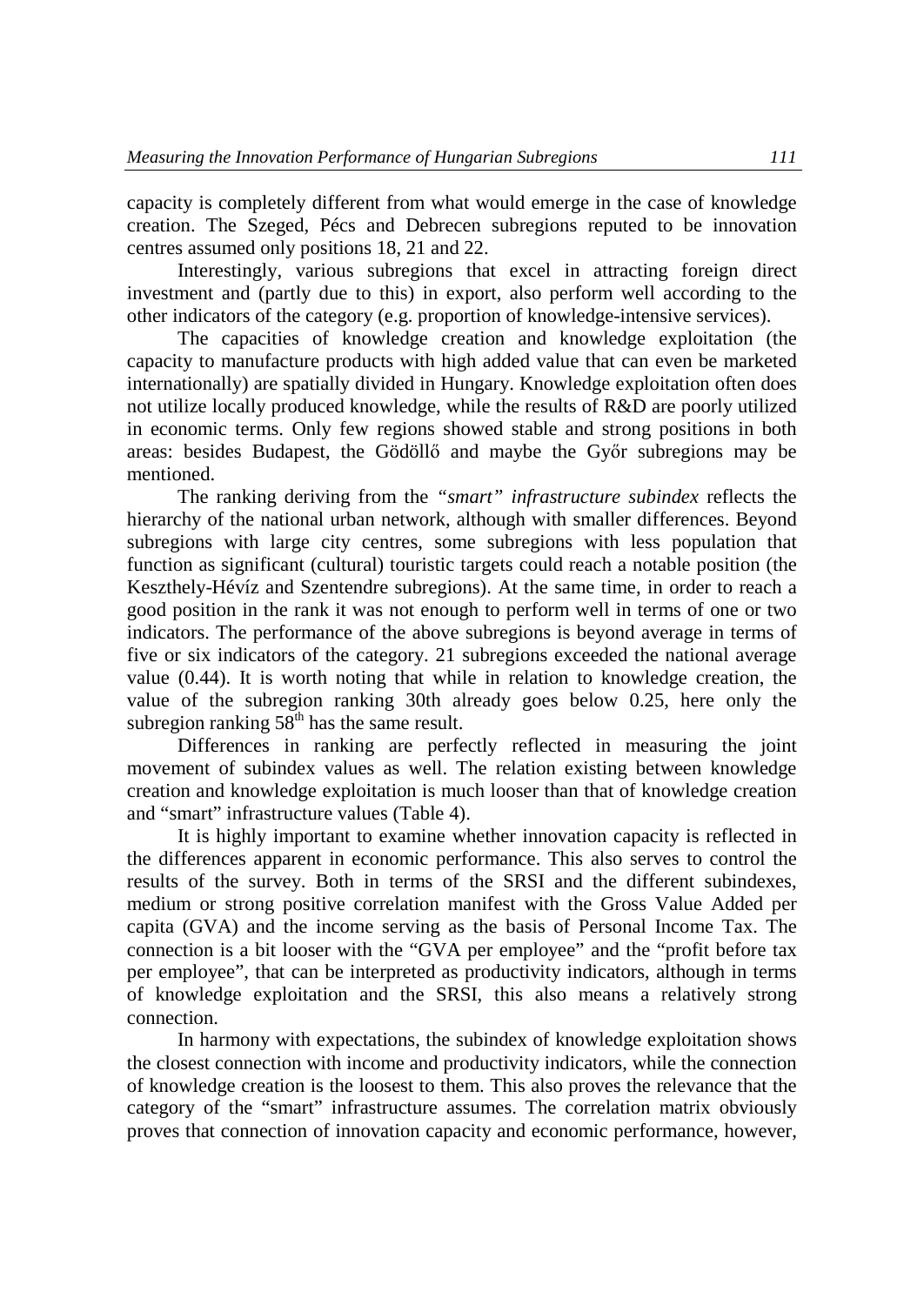the intensity of the connection implies that the two do not derive from each other in a deterministic way.

|              | <b>KCR</b> | KEI   | Smart | <b>SRSI</b> | <b>GVA</b><br>p.c. | <b>PBT</b> | GVA<br>p.e. | Tax   |
|--------------|------------|-------|-------|-------------|--------------------|------------|-------------|-------|
| <b>KCR</b>   | 1,000      |       |       |             |                    |            |             |       |
| KEI          | 0,592      | 1,000 |       |             |                    |            |             |       |
| <b>Smart</b> | 0,778      | 0.631 | 1,000 |             |                    |            |             |       |
| <b>SRSI</b>  | 0,919      | 0,823 | 0,900 | 1,000       |                    |            |             |       |
| GVA p. c.    | 0,476      | 0,731 | 0,521 | 0,641       | 1,000              |            |             |       |
| <b>PBT</b>   | 0,312      | 0,556 | 0,297 | 0,433       | 0,773              | 1,000      |             |       |
| GVA p. e.    | 0,446      | 0,704 | 0,498 | 0.610       | 0,992              | 0,773      | 1,000       |       |
| Tax          | 0,557      | 0,878 | 0.644 | 0.769       | 0,671              | 0.451      | 0,628       | 1,000 |

*Table 4.* Correlation matrix of certain income indicators and the subregional summary index

*Note:* Pearson's correlation. For all values in the matrix: p<0,01. KCR: knowledge creation subindex, KEI: knowledge exploitataion subindex, Smart – Smart infrastructure subindex, SRSI: subregional summary innovation index, GVA p.c: gross value added per capita, PBT: profit before tax per employee, GVA p.e: gross value added per employee, Tax: Personal tax base per inhabitant. *Source:* own calculations

Furthermore, another question lies in why innovation capacity shows a more intense connection with the basic values of personal income tax per citizen than it does with work productivity indexes (since as a result of innovations, we would expect improvement in productivity more than increase in incomes). The reason of this – in our opinion – is that it is difficult to separate the maintenance of innovation capacity from the presence of highly qualified "talents" working in positions that are paid better than the average.

|                                        | Weak<br>innovation<br>capacity | "One-<br>sided"<br>creating | "One-<br>sided"<br>knowledge knowledge<br>exploiting | Medium<br>capacity | <b>Strong</b><br>innovation innovation<br>capacity |
|----------------------------------------|--------------------------------|-----------------------------|------------------------------------------------------|--------------------|----------------------------------------------------|
|                                        | $N=99$                         | $N=3$                       | $N = 38$                                             | $N=18$             | $N=10$                                             |
| <b>Knowledge creation (Zscore)</b>     | $-0.4523$                      | 2.1776                      | $-0.2007$                                            | 0,8183             | 3,1144                                             |
| <b>Knowledge exploitation (Zscore)</b> | $-0,6415$                      | $-0.0988$                   | 0,7520                                               | 0,8990             | 1,9050                                             |
| <b>Smart infrastructure (Zscore)</b>   | $-0.4984$                      | $-0,4025$                   | $-0.0824$                                            | 1,5666             | 2,5479                                             |
| Course one colorlations                |                                |                             |                                                      |                    |                                                    |

*Table 5.* Final cluster centres in case of five cluster

*Source:* own calculations

The analysis completed so far already implies clearly that the innovation capacity of Hungarian subregions strongly differ. Some subregions may be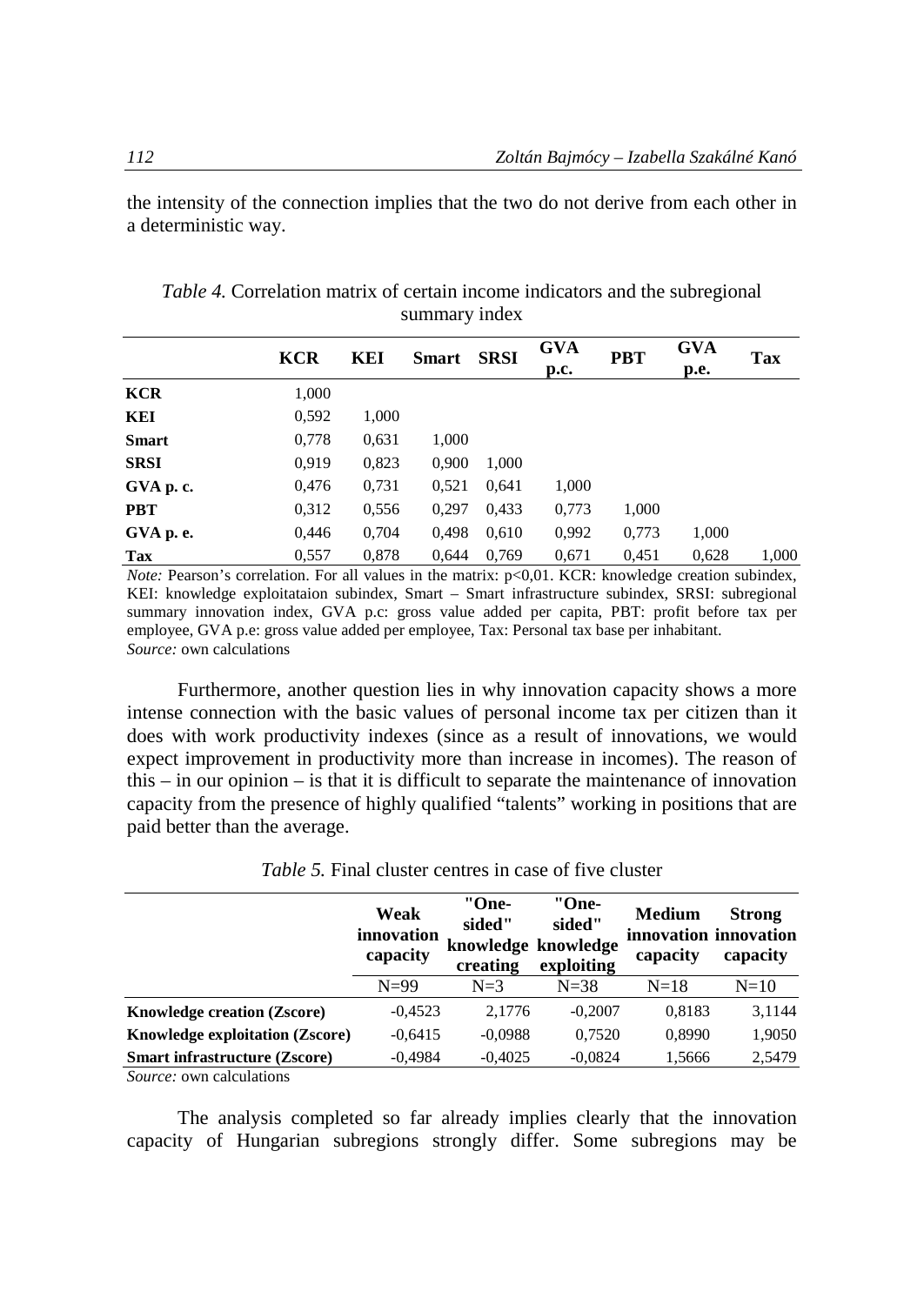characterised by relatively strong innovation capacity, while the innovation performance of the majority of subregions proves rather poor. Moreover, the different rankings of the different subindexes imply that relatively strong innovation performance can be achieved in various ways, and subregions form groups in this respect too.

The K-means cluster analysis carried out on the basis of the standardized values of the three subindexes confirmed that subregions can be classified based on their innovation capacity. The *five groups* emerging based on the relation to the criteria defining the cluster can be interpreted relatively easily (Table 5 and Figure 3):

- *Subregions with strong innovation capacity* (10) that, in terms of all three subindexes, perform significantly above the average. The cluster is relatively homogeneous, the standard deviation of the (Euclidean) distances from the centre is 0.38 (without Budapest this value is only 0.33). Although cluster members show good performance in all three categories, their value is the strongest in terms of knowledge creation. The vast majority of cluster members are university towns.
- *Subregions with medium innovation capacity* (18) that have a relative performance in all three areas, but especially in terms of the "smart" infrastructure. Mostly subregions with larger city centres as well as certain subregions of the Budapest agglomeration belong here. This cluster is less homogeneous; the standard deviation of distances from the centre is 0.43.
- *"One-sided" knowledge exploiting subregions* (38) are the ones that show a relatively good performance in terms of knowledge exploitation while they prove rather weak in the other two areas. We must note at the same time that in certain cases this relatively good performance is explained by small size. On the other hand, certain values show such territorial concentration that the good position assumed in the subregional ranking may also cover a weak absolute performance (lagging behind the national average). The cluster is homogeneous; the standard deviation of distances is 0.28.
- *"One-sided" knowledge creating regions* (3) are the ones whose knowledge creating activity is outstanding, while their performance in terms of the other two subindexes is weak. All three subregions belonging in this group have relatively small population; therefore, the relatively strong knowledge creating capability may not assume such significance. Also due to the small number of items, the cluster is highly homogeneous; the standard deviation of distances is 0.10.
- *Subregions with weak innovation capacity* (99) include the majority of the country's subregions. The performance of these is rather weak in terms of all three subindexes. Despite the great number of items, the cluster is homogeneous; the standard deviation of the distances from the cluster centre is 0.23.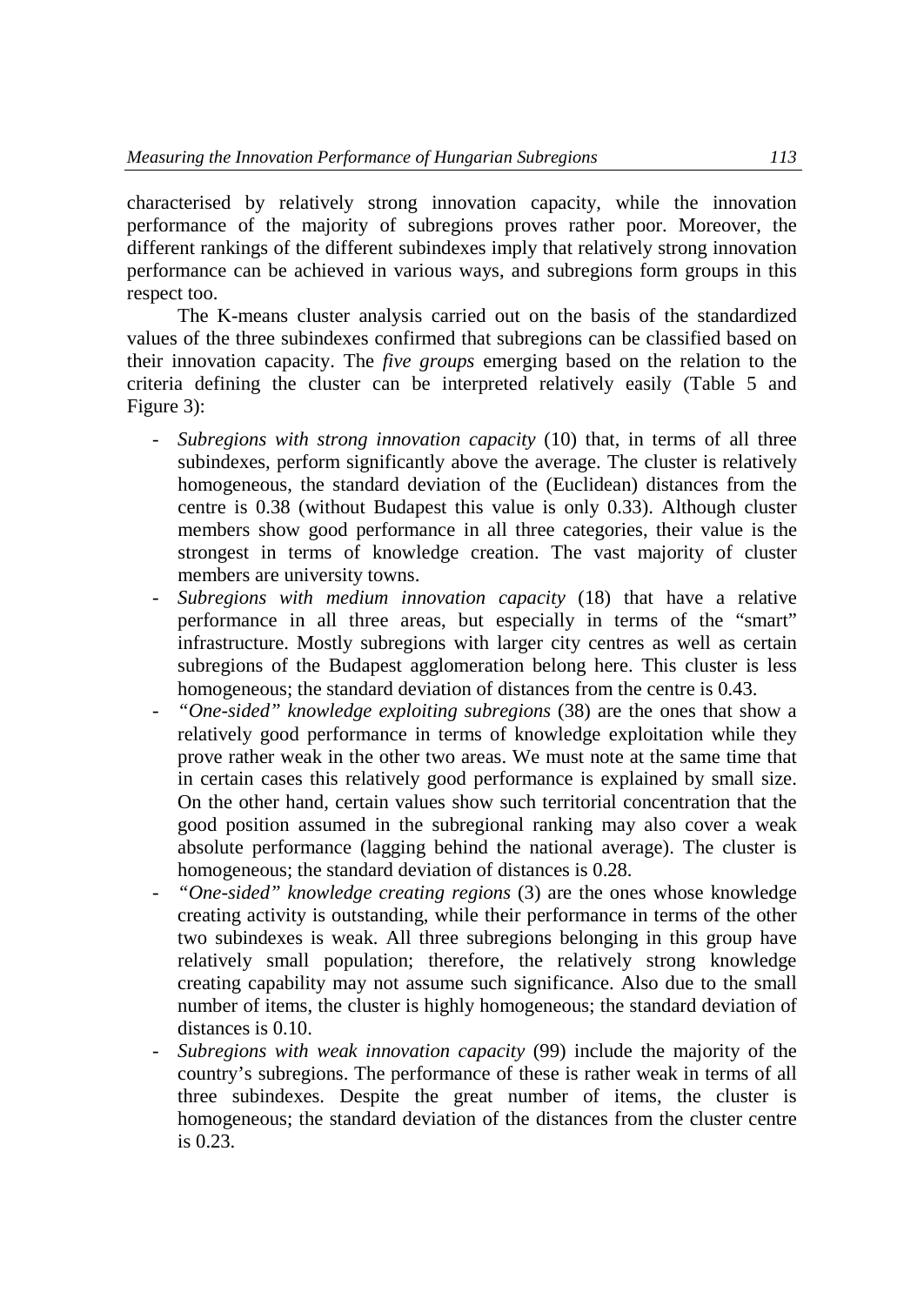The clusters are clearly distinct; classification is obvious in almost all the cases. Compared to the classification deriving from three and four clusters, the cluster of "mediums" was further divided, and the two "one-sided" clusters emerged from it. Furthermore, some formerly strong regions migrated to the cluster of medium strength, and some other formerly weak ones fell into the category of onesided knowledge creating subregions.

Accordingly, there are only two areas in which the borders among groups are slightly blurred. The best performers among the subregions with medium innovation capacity stand really close to the cluster of strong ones. Consequently, the classification of the subregions of Pilisvörösvár, Miskolc and Nyíregyháza is not perfectly clear. The other similar area involves the weaker members in the cluster of one-sided knowledge exploiting subregions that, based on their performance, are not far from the subregions with weak innovation capacity.

*Figure 3.* Classification of Hungarian subregions on the basis of their innovation capacity



*Source:* own calculations

We also examined *what regularities does the spatiality of subregional innovation capacity show*, and whether the data of neighbouring territorial units are similar, since in certain cases, real economic territorial relations may cross subregional boundaries, therefore, the innovation performance of the different subregions may derive from the "spillover" effects of the neighbouring region. The significance of this is particularly obvious in sight of the ring of subregions surrounding Budapest that have a relatively good innovation capacity. Such analysis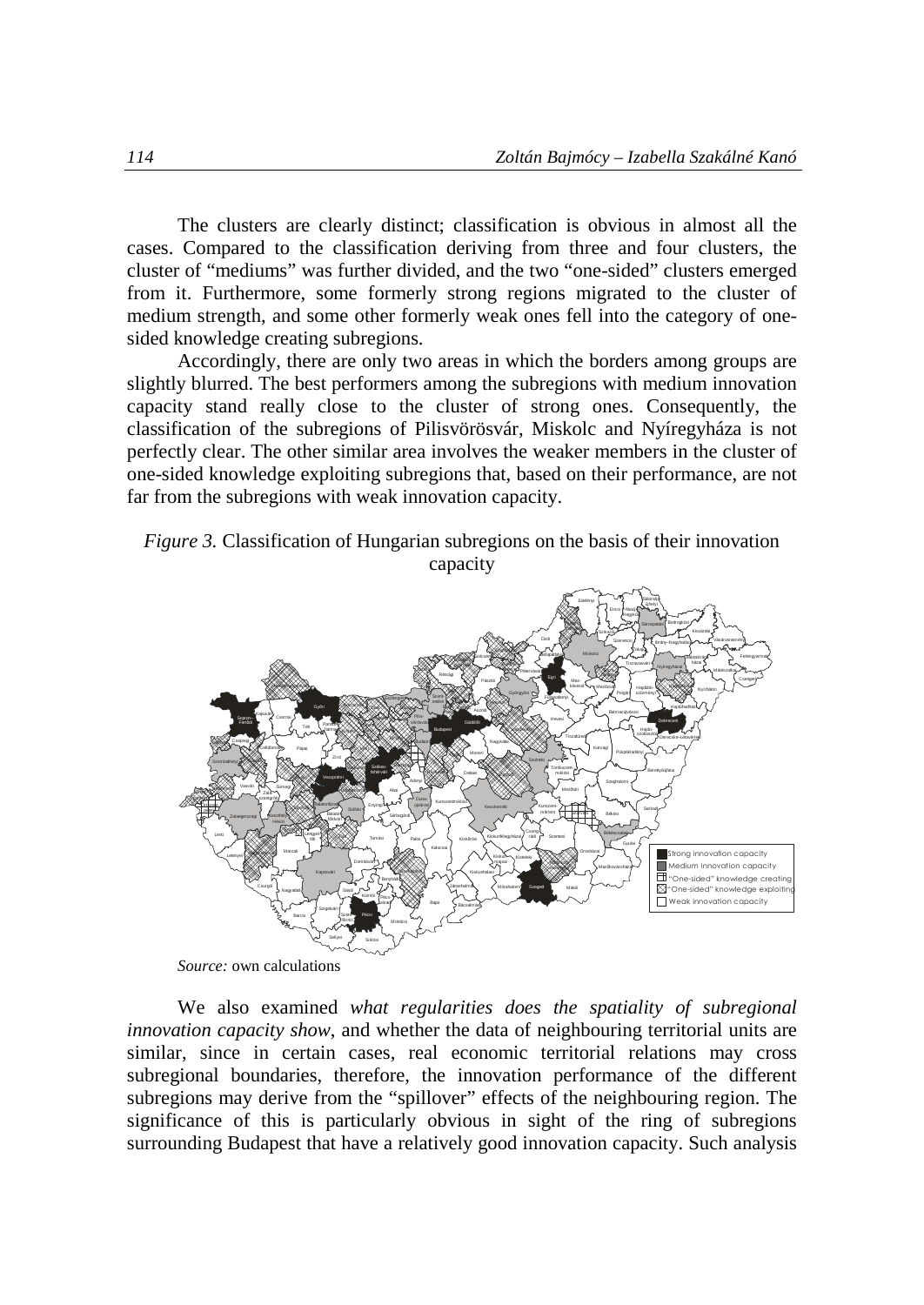may bring us closer to what the "ideal spatial distribution" of a national analysis of regional innovation would be.

Out of the SRSI and its three subindexes only one subindex involves a strongly significant (positive) autocorrelation among its territorial values, and that is the subindex of knowledge exploitation (Table 6). This means that the effect of factors strengthening the extent of knowledge exploitation goes beyond subregional boundaries.

In the case of the rest of subindexes and the SRSI, the presence of such factors surpassing subregional boundaries is not significant concerning the whole country. Still, in the area of Budapest, we can find a coherent system of subregions (Budapest and the Szentendre, Dunakeszi, Pilisvörösvár, Budaörs and Ráckeve subregions) where both subregions and their neighbours have high SRSI values, that is, they fall in the "high – high" class.

| Index                  | Moran I<br>value | P value | Interpretation                   |
|------------------------|------------------|---------|----------------------------------|
| Knowledge creation     | $-0.0330$        | 0.30    | No significant autocorrelation*  |
| Knowledge exploitation | 0,3442           | 0.00    | Strong positive autocorrelation* |
| "Smart" infrastructure | $-0.0150$        | 0.44    | No significant autocorrelation*  |
| SRSI                   | 0.0622           | 0.11    | No significant autocorrelation*  |

*Table 6.* Results of the global Moran I test

*Note:* \* Significance level of 5%. Calculation were carried out by Geoda095i. *Source:* own calculations

This implies that in terms of innovation capacity, the capital and the surrounding subregions constitute an organic unit, real territorial connections go beyond subregional boundaries significantly here. Results suggest that except for Budapest, there is no other significant innovation centre in the country that would have an innovation "radiation" transcending subregional boundaries (Figure 4).

Two phenomena cause the positive spatial autocorrelation of the capacity of knowledge exploitation: the spatial condensation of positive subindex values on one hand, and that of negative (standardized) subindex values, on the other hand. An intense territorial concentration of subregions with a high local Moran index value may be noticed in the area of Budapest ("high – high" class).

On the other hand, two further coherent areas are visible on the map: in the central part of the Trans-Tisza Region, and in North-Eastern Hungary, where both the subregion and its surrounding have low knowledge exploitation subindex value ("low  $-$  low" class).

So the spatiality of the knowledge exploitation capacity displays characteristic regularities. The possibility of the presence of a real regional system surpassing subregional boundaries may arise in Central Hungary (at least in terms of knowledge exploitation). At the same time, another important result lies in the fact that in the case of the other two subindexes no significant autocorrelation exists. This is less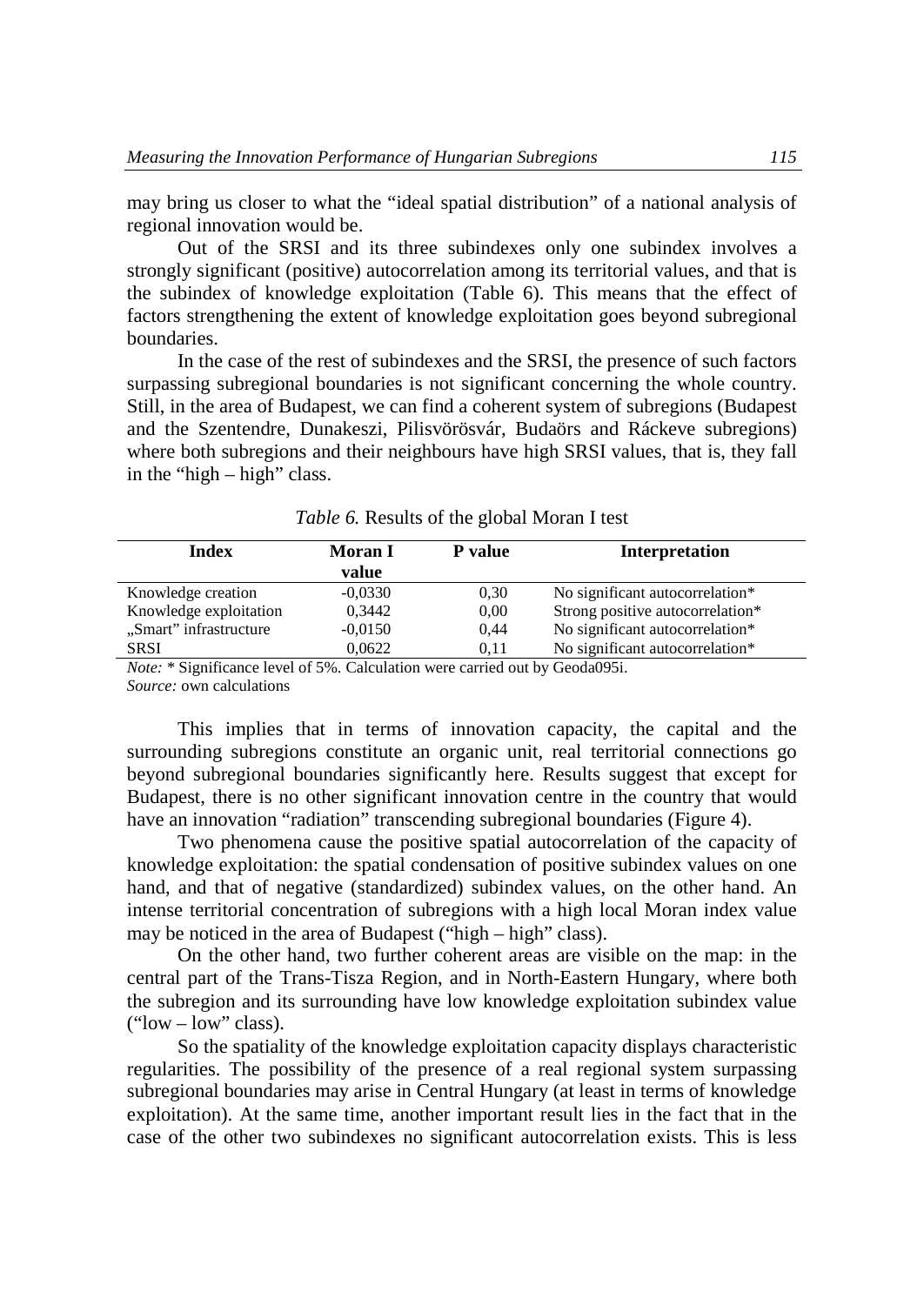surprising in connection with "smart" infrastructure, since the values of this subindex correspond to the city-hierarchy relatively well (and consequently to its territorial appearance too). However, in terms of the subindex of knowledge creation, this definitely implies that the effect of research and development activities (and institutions dealing with research and development) does not go beyond their own subregion.

*Figure 4.* Spatial dispersion of Local Moran Index in case of the knowledgeexploitation subindex



*Note:* The figure represents the Local Moran I-Test values at a 5% level of pseudo-significance, by using bastion neighbourhodd matrix. In case of high-high relation, both the given subregion and its neighbours have high "Knowledge-exploitation" Subindex value. Calculations were carried out by Geoda095i.

*Source:* own calculations

### **5. Limitations and future research directions**

The method applied in our analysis has various limitations – besides others – that are rooted in the general methodology of innovation measurement. Consequently, from the aspect of measuring the innovation capacity of territorial units and the scientific debates related to this, we consider the exploration of such limitations and the provision of potential future research direction to be of vital importance.

A part of the limitations inherent in the applied approach derive from *subnational level analysis*. This more or less characterises all similar measurement attempts, but it does not question the relevance of the method substantially. The difficulties of accessing territorial data generally require giving up complexity to a certain extent. Surveys conducted on a lower territorial agglomeration level are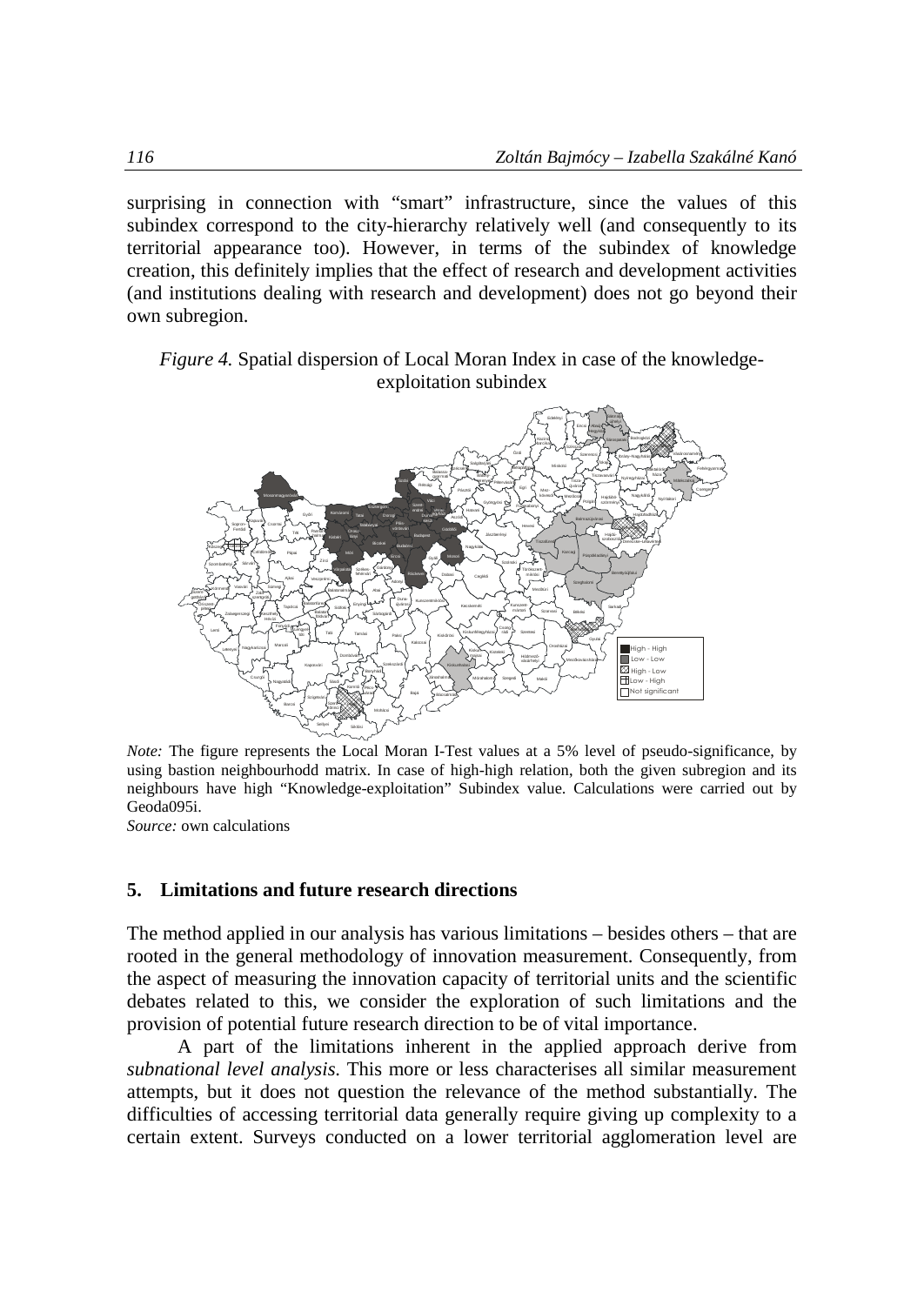suitable for the utilization of company level innovation data much less than necessary, or, in the case of using company level data, they limit the scope of the survey to one or two regions (Hollanders 2006, Csizmadia et al 2008). Moreover, in this case, a fundamental result of the theory on innovation systems, namely, grasping the relations amongst the players of the system is excluded from the focus of the studies (or assumes less importance).

Approaches avoid another basic achievement of the literature on regional innovation systems, when they measure and compare the innovation capacity of regions that in certain cases have radically different characteristics based on the same criteria. The different types of the regional innovation system do not infer different measurement approaches. However, for example in a spatially embedded regional innovation system, the analysis of knowledge flows within an industrial branch and among the different branches says much more than, let us say, R&D activity would.

*The further limitations of the approach are much more of paradigmatic nature*. Related to measuring the innovation capacity of territorial units, an articulate uncertainty is apparent concerning what to measure and *what do we really measure*. On the company level, grasping innovation activity is relatively obvious (for example, in regularly conducted Community Innovation Surveys the criterion of an innovative company is clear). At the same time, the macro effect of micro level innovations may be anything (innovation, sales turnover or market share are not in direct connection). Maybe exactly because of this, it is not the innovation activity of regions, but the *capacity of innovation to contribute GDP per capita growth that is measured*. This approach, however, doubtlessly carries preconceptions: it connects the concepts of economic growth (competitiveness) and innovation capacity ex ante. In the light of this it is not surprising if innovation capacity and economic performance show close connection.

This may also explain low receptiveness to the different measurement of different regional innovation systems, since the capacity to contribute to economic growth as a "global objective function" creates a common denomination for the different regions in terms of measuring innovation capacity.

The general attribute of works aiming at comparing the performance of regions is that they *examine innovation capacity in a relative way (compared to others)*. Annually published rankings (like, for example, "Scoreboard" reports) are based on reviewing performance compared to the average. Therefore, improvement in performance corresponding to the average is interpreted as stagnation (any fallback smaller than the average would be displayed as improvement). In our opinion, this approach is basically rooted in the fact that studies (as already discussed) measure the capacity of innovation activity to contribute to economic growth (competitiveness). Competitiveness is in fact a relative category. Based on its approach, it practically does not matter what our performance is, if compared to others or our formal self it is good or undergoes improvement (Bajmócy 2007). This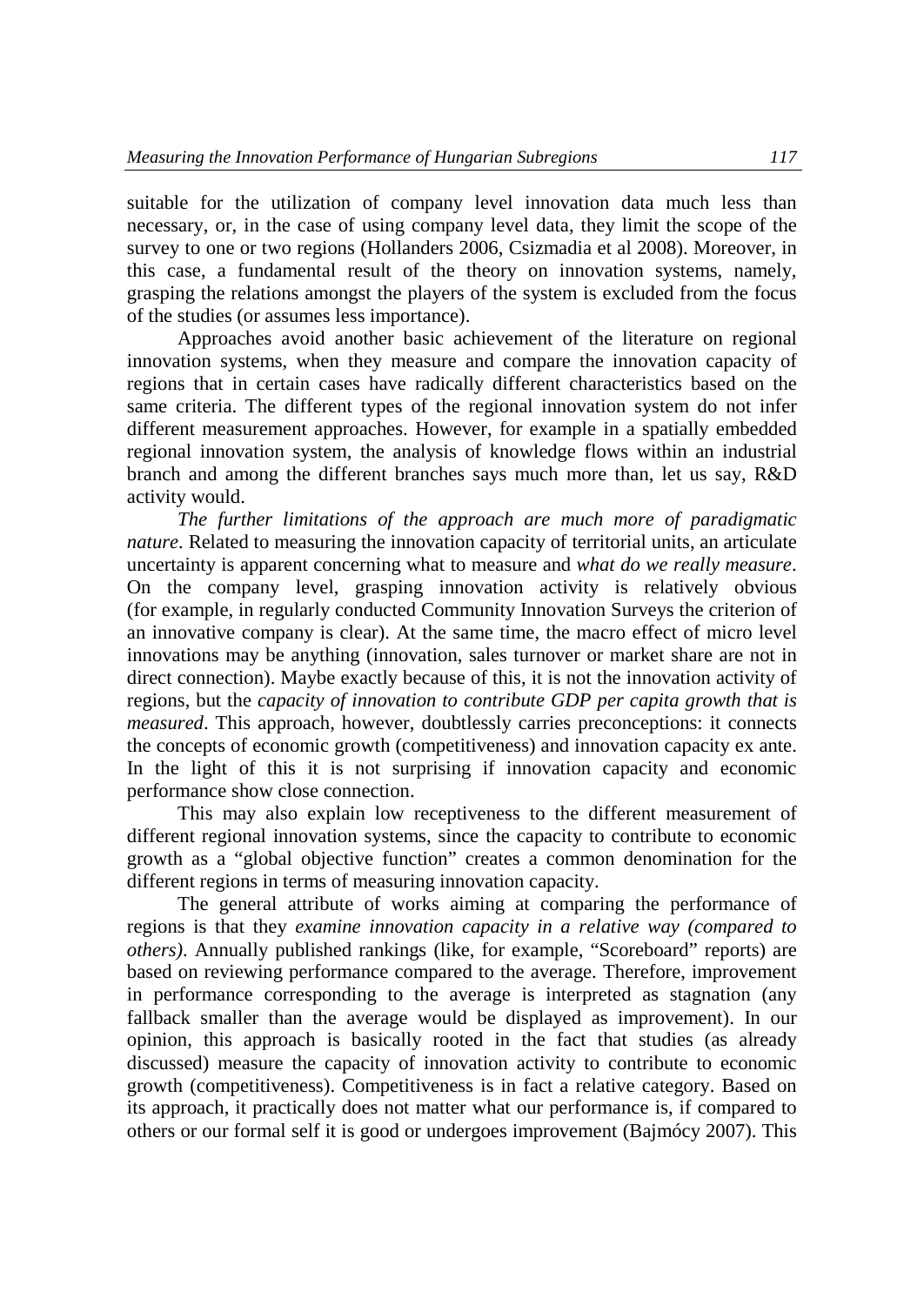approach derives from the general view of mainstream economics and economic policy, according to which greater growth (competitiveness) is better than smaller (practically under all circumstances). In fact, this approach also penetrates the Lisbon strategy that created "Scoreboard" reports. Here, the main question became how much (and in what sense) the member states lag behind one another and especially behind the USA and Japan.

However, all this has another root (maybe going even deeper), and it is *the negligence* (in a certain sense) *of the Schumpeter tradition* in innovation measurement. Schumpeter's "creative destruction" continually deconstructs the old economic structure and replaces it with a new one (Schumpeter 1950). Furthermore, it is not only economic structure that changes, but in "co-evolution" with it, also the infrastructural environment, social relations, interest representation mechanisms and the relation of economy and the natural environment (Polányi 1944, Witt 2003, Kemp et al 1998). One consequence deriving from this process of creative destruction lies in the fact that innovation inevitably has its losers – at least in the short run. Moreover, it makes sense to assume that winners and losers also have different positions in terms of space.

The other fundamental criterion is that the innovation process – since it causes changes in the economy, society and the natural environment simultaneously – requires a great level of continual adaptation from the involved parties. In this case, however, the pace of change is not at all marginal, that is, in a given case, too fast change (outstanding innovation performance) can even result in catastrophic economic and environmental effects.

All this means that in measuring the innovation capacity of territorial units, the application of an approach much more complex than earlier ones seems efficient: integrating social and environmental effects into the measurement and grasping the "manageable" pace of change.

#### **6. Summary**

The present paper describes a complex analysis of the innovation capacity of national subregions based on multiple indicators, in the course of which we regarded the concept of regional innovation systems as a point of departure. Based on the complex system of indicators classified in three categories, the analysis goes beyond the approaches that emphasise solely research and development. Beyond knowledge creation, we also reviewed the performance of knowledge exploitation and the "smart" infrastructure necessary for the maintenance of all these.

Based on the results, it becomes apparent that the *territorial distribution of innovation capacity carries enormous disproportions in Hungary*. Innovation capacity is concentrated in few subregions. Besides the few subregions with strong innovation capacity, the group of those with medium innovation capacity is not wide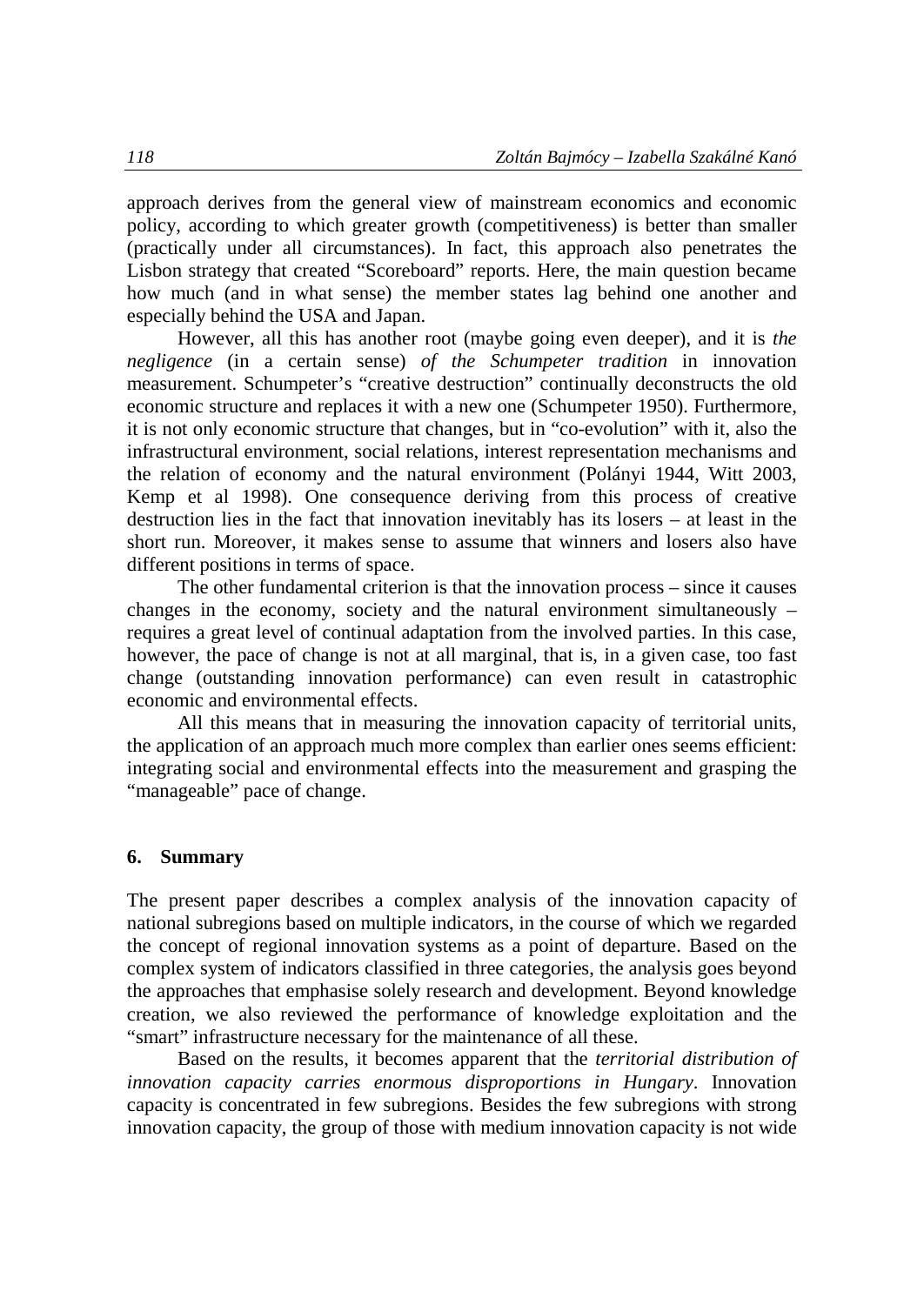either. This latter one characteristically embraces subregions with centres that have more population, although there are some exceptions to this.

It is highly important that *knowledge production and knowledge exploitation are spatially differentiated in Hungary*. The number of subregions that excel in both categories is rather small. The effect of knowledge creation typically does not go beyond subregional boundaries, and is only rarely accompanied by local knowledge exploitation. At the same time, knowledge exploitation capacity shows characteristic spatial patterns. In this respect, various subregions are interconnected organically in the surroundings of Budapest.

In the final chapter, we pointed out that the approaches aiming to measure the innovation capacity of territorial units have several limitations that suggest the necessity of reconsidering generally used schemes. Beyond economic indicators, grasping social and environmental changes induced by innovation at the same time seems efficient, since only the joint analysis of the three dimensions could provide a real basis for (the practice of) linking innovation capacity and the desired direction of change in subregions.

#### *References*

- Ács, J. Z. de la Mothe, J. Paquet, G. 2000: Regional Innovation: In Search of an Enabling Strategy. In Ács, J. Z. (ed.) *Regional Innovation, Knowledge and Global Change.* Pinter, London–New York, pp. 37-49.
- Anselin, L. 1988: *Spatial Econometrics: Methods and Models*. Kluwer, Dordrecht.
- Arundel, A. Hollanders, H. 2005: *EXIS: An Exploratory Approach to Innovation Scoreboards*. European Trend Chart on Innovation, European Commission, Maastricht.
- Asheim, B. T. Coenen, L. 2005: Knowledge Bases and Regional Innovation Systems: Comparing Nordic Clusters. *Research Policy*, 34, pp. 1173-1190.
- Asheim, B. T. Gertler, M. C. 2005: The Geography of Innovation: Regional Innovation Systems. In Fagerberg, J.–Mowery, D. C.–Nelson, R. R. (eds) *The Oxford Handbook of Innovation*. Oxford University Press, Oxford–New York, pp. 291-317.
- Bajmócy, Z. 2007: A *technológiai inkubáció elmélete és alkalmazási lehetőségei hazánk elmaradott térségeiben.* Doktori Értekezés. SZTE Gazdaságtudományi Kar, Szeged.
- Cliff, A. D. Ord, J.K. 1981: *Spatial Processes: Models and Applications*. Pion, London.
- Cooke, P. 2004: Regional Innovation Systems An Evolutionary Approach. In Cooke, P.– Heidenreich, M.–Braczyk, H. J. (eds) *Regional Innovation Systems. The Role of Governance in a Globalized World*. Routledge, London–New York, pp. 1-18.
- Csizmadia, Z. Rechnitzer, J. 2005: A magyar városhálózat innovációs potenciálja. In Grósz, A.–Rechnitzer, J. (eds) *Régiók és nagyvárosok innovációs potenciálja Magyarországon*. MTA RKK, Pécs–Győr, pp. 147-180.
- Csizmadia, Z. Erdős, F. Grósz, A. Smahó, M. Tilinger, A. 2008: *Innováció a Nyugat-Dunántúlon, 2008*. MTA RKK, Pécs–Győr.
- Doloreux, D. 2002: What should we know about regional systems of innovation. *Technology in Society*, 24, pp. 243-263.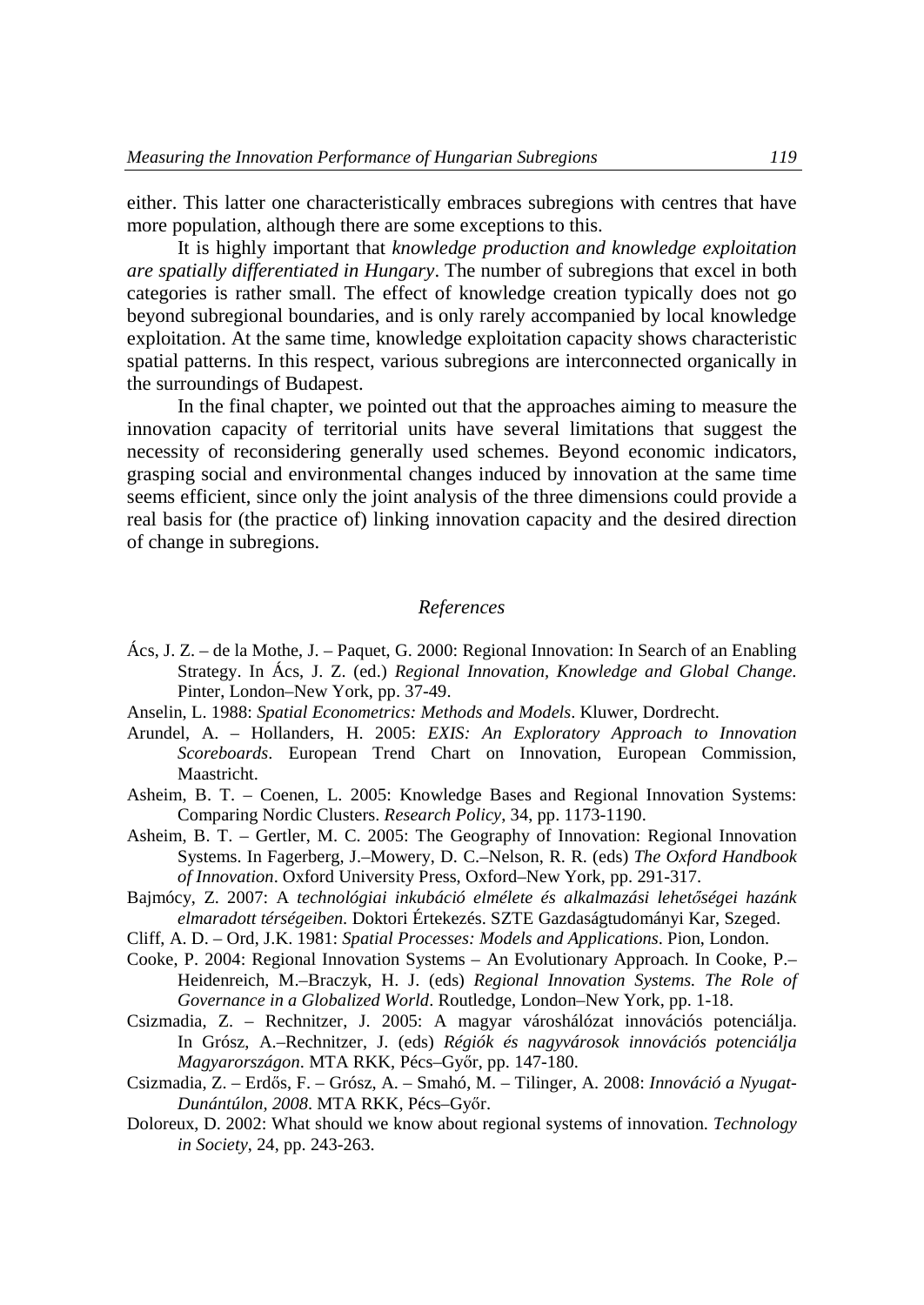- Dőry, T. 2005: *Regionális innováció-politika. Kihívások az Európai Unióban és Magyarországon*. Dialóg Campus, Budapest–Pécs.
- Dusek, T. 2004: *A területi elemzések alapjai. Regionális Tudományi Tanulmányok 10*. ELTE Regionális Földrajzi Tanszék–MTA-ELTE Regionális Tudományi Kutatócsoport, Budapest.
- EIS 2007: *European Innovation Scoreboard 2007. Comparative analysis of innovation performance*. Inno Metrics, Bruxelles.
- Fagerberg, J. 2005: Innovation. A Guide to the Literature. In Fagerberg, J.–Mowery, D. C.– Nelson, R. R. (eds) *The Oxford Handbook of Innovation.* Oxford University Press, Oxford–New York, pp. 1-26.
- Florida, R. Tingali, I. 2004: *Europe in the Creative Age*. DEMOS. Letöltve, 2008.04.10. http://www.demos.co.uk/publications/creativeeurope
- Hägerstrand, T. 1952: *The Propagation of Innovation Waves.* Lund Studies in Geography, Gleerup.
- Hollanders, H. 2006: *European Regional Innovation Scoreboard*. European Trend Chart on Innovation, Maastricht.
- Inzelt, A. 1998: Bevezetés az innováció közgazdaságtana és a technomenedzsment fogalomkörébe. In Inzelt, A. (ed.) *Bevezetés az innovációmenedzsmentbe. Az innovációmenedzsment és a technológiamenedzsment kapcsolata.* Műszaki Könyvkiadó, Budapest, pp. 19-32.
- Kanerva, M. Hollanders, H. Arundel, A. 2006: *Can We Measure and Compare Innovation in Services.* 2006 Trend Chart Report. European Trend Chart on Innovation, Luxemburg.
- Kemp, R. Schot, J. Hoogma, R. 1998: Regime Shifts to Sustainability Through Processes of Niche Formation: The Approach of Strategic Niche Management. *Technology Analysis & Strategic Management*, 10, 2, pp. 175-195.
- Kocziszky, Gy. 2004: Az Észak-Magyarországi régi innovációs potenciáljának vizsgálata. *Észak-Magyarországi Stratégiai Füzetek*, 1, pp. 5-39.
- Lagendijk, A. 2006: Learning from Conceptual Flow in Regional Studies: Framing Present Debates, Unbracketing Past Debates. *Regional Studies*, 4, pp. 385-399.
- Lengyel, I. 2003: *Verseny és területi fejlődés. Térségek versenyképessége Magyarországon*. JATEPress, Szeged.
- Lengyel, I. Rechnitzer J. 2004: *Regionális Gazdaságtan.* Dialóg Campus, Budapest–Pécs.
- Malecki, E. J. 1997: *Technology and Economic Development: The Dynamics of Local, Regional and National Competitiveness.* Longman, Edinburgh.
- Marinova, D. Phillimore, J. 2003: Models of Innovation. In Shavinina, L. V. (ed.) The International Handbook on Innovation. *Elsevier Science*, Oxford, pp. 44-53.
- Moualert, F. Sekia, F. 2003: Territorial Innovation Models: A Critical Survey. *Regional Studies*, 3, pp. 289-302.
- Nelson, R. R Winter, S. G. 1982: *An Evolutionary Theory of Economic Change*. Belknap Harvard, Cambridge, MA–London, UK.
- OECD 2005: Oslo Manual. *Guidelines for Collecting and Interpreting Innovation Data*. Third edition, OECD, Paris.
- Polányi, K. 1944: *The Great Transformation: The Political and Economic Origins of Our Times*. Rinehart, New York.